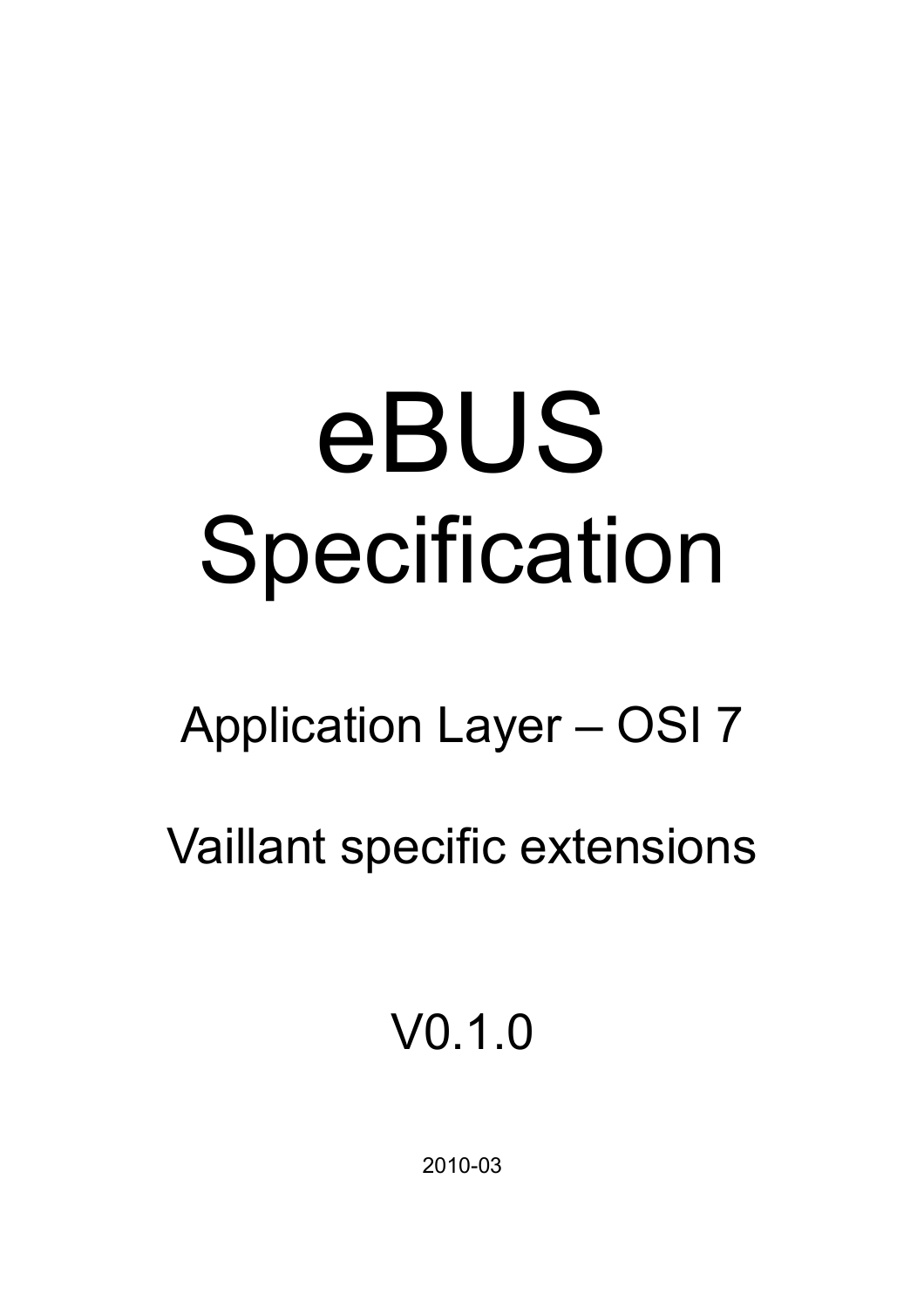# **Content**

| 3.6 B5h 11h 01h - Operational Data of Burner Control Unit to Room Control Unit19 |  |
|----------------------------------------------------------------------------------|--|
| 3.7 B5h 11h 02h - Operational Data of Burner Control Unit to Room Control Unit20 |  |
|                                                                                  |  |
|                                                                                  |  |
|                                                                                  |  |
|                                                                                  |  |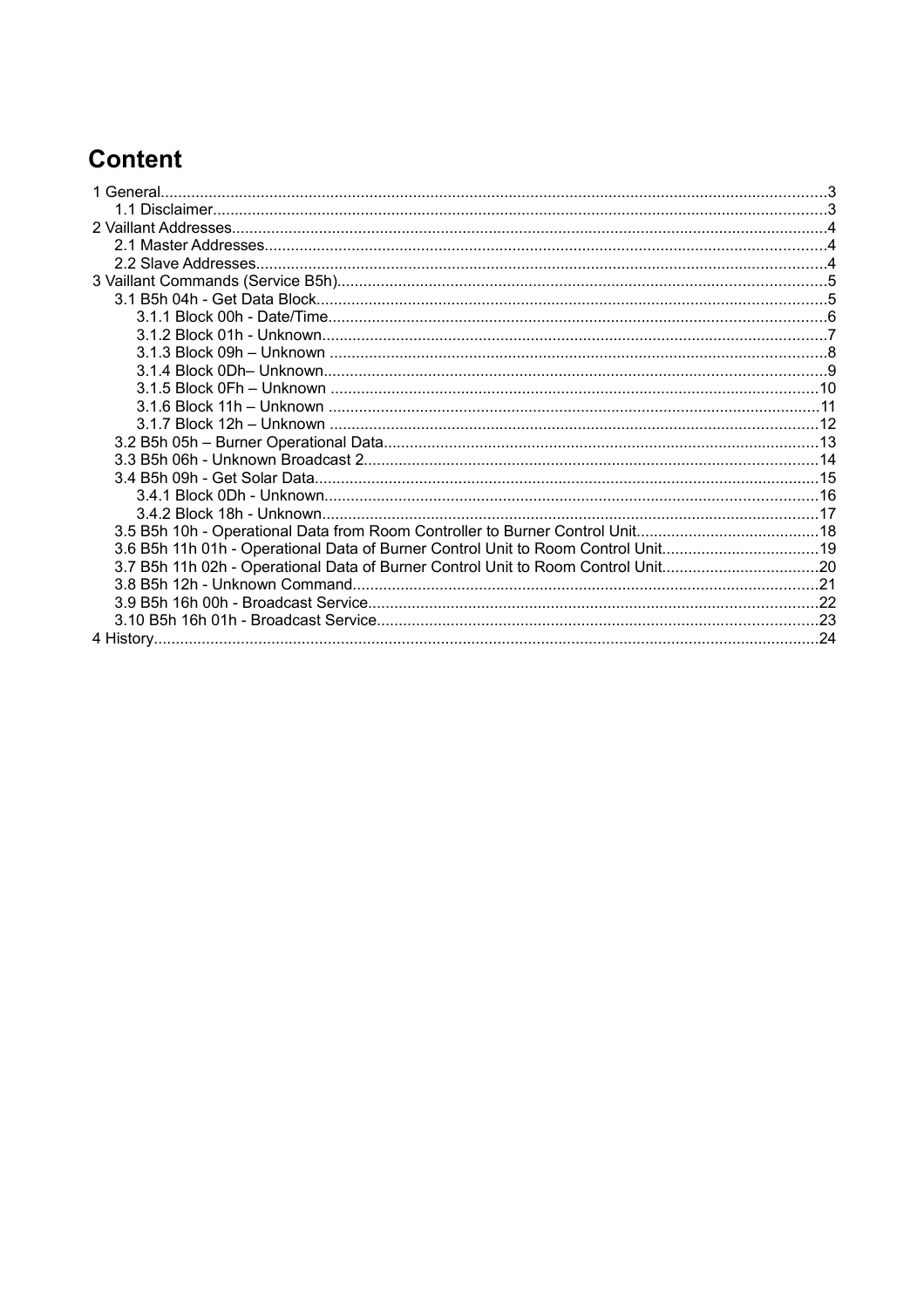# **1 General**

#### **1.1 Disclaimer**

This document has been created by collecting the information of users of eBUS heating systems. It is not an official specification revealed or approved by any company.

All use of this information is done on your own risk.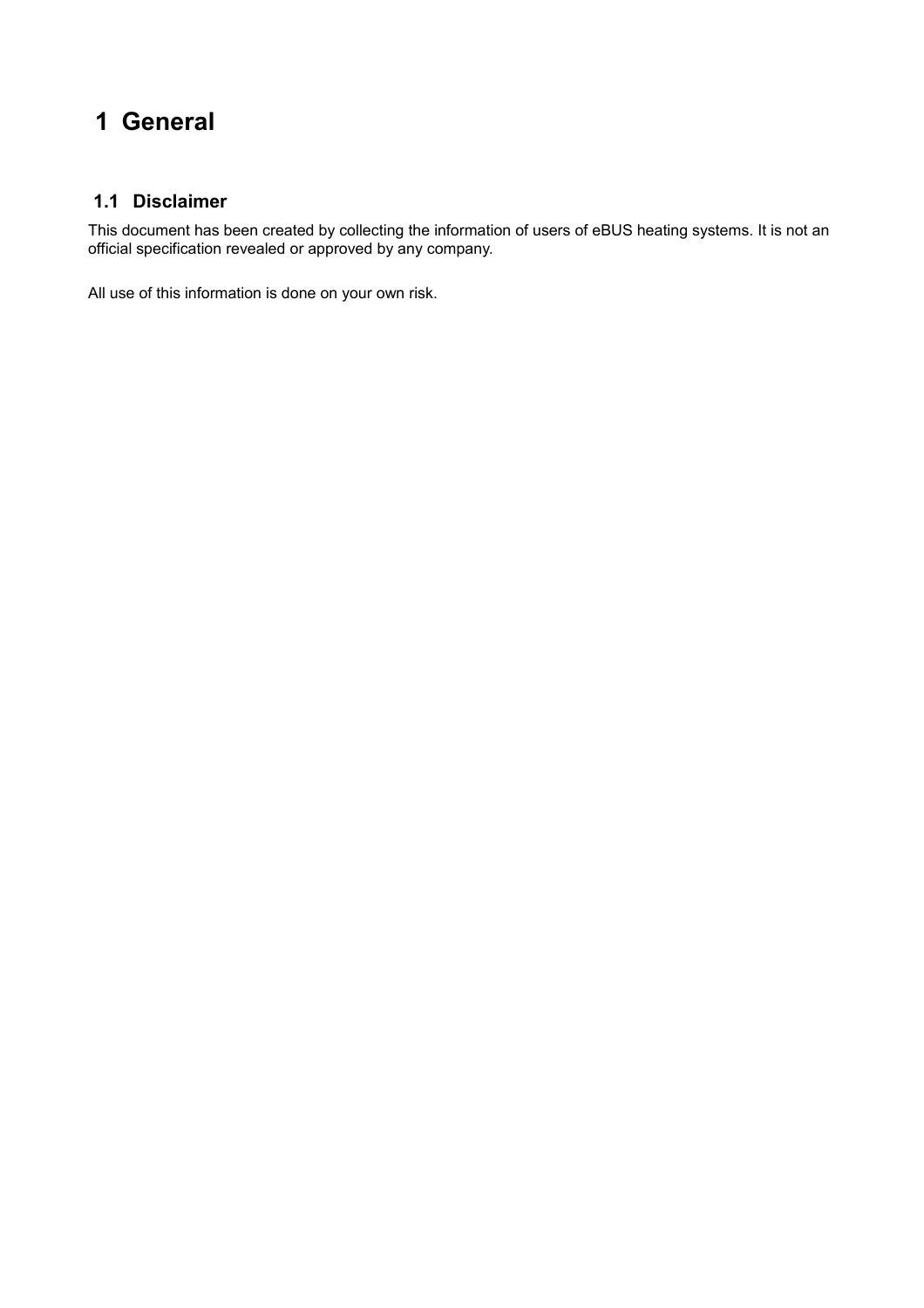# **2 Vaillant Addresses**

# **2.1 Master Addresses**

| <b>Address</b> | <b>Priority</b> | <b>Master</b> | <b>Description</b>                             |
|----------------|-----------------|---------------|------------------------------------------------|
| 10h            |                 |               | Main Control Unit:<br>• VRS620 (auroMATIC 620) |
| 3F             |                 |               | <b>Burner</b>                                  |
|                |                 |               |                                                |
|                |                 |               |                                                |
|                |                 |               |                                                |
|                |                 |               |                                                |
|                |                 |               |                                                |
|                |                 |               |                                                |
|                |                 |               |                                                |
|                |                 |               |                                                |
|                |                 |               |                                                |
|                |                 |               |                                                |

# **2.2 Slave Addresses**

| <b>Address</b> | <b>Slave</b> | <b>Description</b>                                 |
|----------------|--------------|----------------------------------------------------|
| 23h            |              |                                                    |
| 25h            |              |                                                    |
| 26h            |              | Outside temperature sensor (including DCF77 clock) |
| 50h            |              |                                                    |
| ECh            |              |                                                    |
|                |              |                                                    |
|                |              |                                                    |
|                |              |                                                    |
|                |              |                                                    |
|                |              |                                                    |
|                |              |                                                    |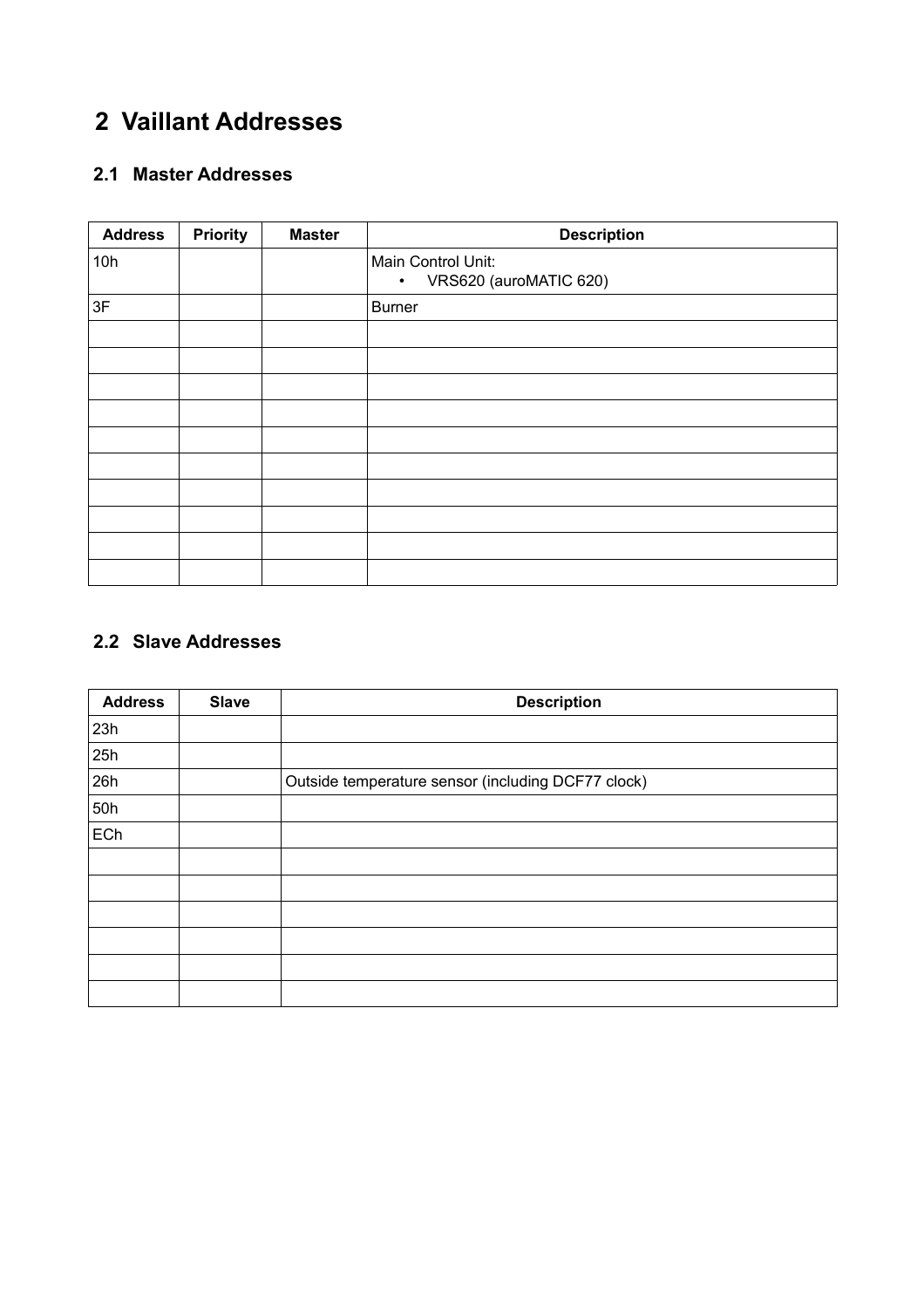# **3 Vaillant Commands (Service B5h)**

# **3.1 B5h 04h - Get Data Block**

| Name:        | Get Data Block (B5h 04h)                                                               |
|--------------|----------------------------------------------------------------------------------------|
| Description: | The Get Data Block command is used for requesting specific data from<br>other devices. |
| Comm. Load:  |                                                                                        |

| Master/<br><b>Slave</b><br>Byte-<br>No. | Abbrev.     | <b>Description</b>   | Unit | Range | Type/<br>[Res.] | Repl.<br><b>Value</b> | <b>Note</b> |
|-----------------------------------------|-------------|----------------------|------|-------|-----------------|-----------------------|-------------|
| M <sub>1</sub>                          | QQ          | Source address       |      |       |                 |                       |             |
| M <sub>2</sub>                          | ZZ          | Target address       |      |       |                 |                       |             |
| M3                                      | $PB = B5h$  | Vaillant command     |      |       |                 |                       |             |
| M4                                      | $SB = 04h$  | Get Date/Time        |      |       |                 |                       |             |
| M <sub>5</sub>                          | $NN = 01h$  | Length of data       |      |       |                 |                       |             |
| M6                                      | 00h         | Data Block Identifer |      |       |                 |                       |             |
| M7                                      | <b>CRC</b>  |                      |      |       |                 |                       |             |
| S <sub>1</sub>                          | <b>ACK</b>  |                      |      |       |                 |                       |             |
| S <sub>2</sub>                          | $NN = 0$ Ah | Length of data       |      |       |                 |                       |             |
| $\cdots$                                |             |                      |      |       |                 |                       |             |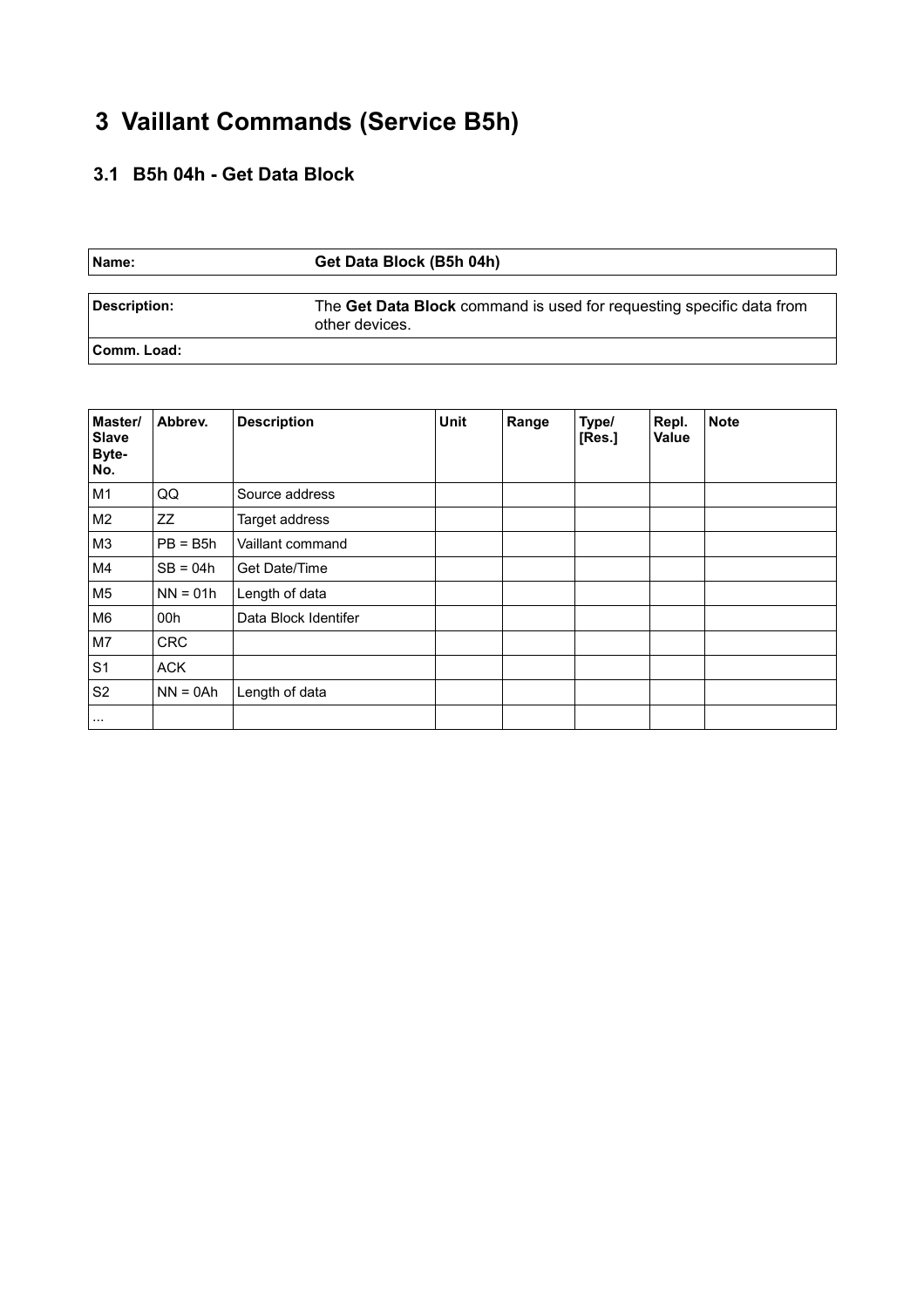# **3.1.1 Block 00h - Date/Time**

# **Name: Get Data Block Date/Time (B5h 04h – Block 00h)**

| Master/<br><b>Slave</b><br>Byte-<br>No. | Abbrev.                  | <b>Description</b>                                                         | Unit        | Range     | Type/<br>[Res.] | Repl.<br>Value | <b>Note</b> |
|-----------------------------------------|--------------------------|----------------------------------------------------------------------------|-------------|-----------|-----------------|----------------|-------------|
| M1                                      | QQ                       | Source address                                                             |             |           |                 |                |             |
| M <sub>2</sub>                          | <b>ZZ</b>                | Target address                                                             |             |           |                 |                |             |
| M <sub>3</sub>                          | $PB = B5h$               | Vaillant command                                                           |             |           |                 |                |             |
| M4                                      | $SB = 04h$               | Get Data Block                                                             |             |           |                 |                |             |
| M <sub>5</sub>                          | $NN = 01h$               | Length of data                                                             |             |           |                 |                |             |
| M <sub>6</sub>                          | $DB = 00h$               | Block 00h (Date/Time)                                                      |             |           |                 |                |             |
| M7                                      | <b>CRC</b>               |                                                                            |             |           |                 |                |             |
| S <sub>1</sub>                          | <b>ACK</b>               |                                                                            |             |           |                 |                |             |
| S <sub>2</sub>                          | $NN = 0$ Ah              | Length of data                                                             |             |           |                 |                |             |
| S <sub>3</sub>                          | 00h<br>01h<br>02h<br>03h | DCF77 status:<br>no receiption<br>receiption<br>synchronized<br>data valid |             |           | <b>BYTE</b>     |                |             |
| S <sub>4</sub>                          | SS                       | Seconds                                                                    | Sec         | 0.59      | <b>BCD</b>      |                |             |
| S <sub>5</sub>                          | min                      | <b>Minutes</b>                                                             | Min         | 0.59      | <b>BCD</b>      |                |             |
| S <sub>6</sub>                          | hh                       | Hours                                                                      | Hour        | 0.59      | <b>BCD</b>      |                |             |
| S7                                      | dd                       | Day                                                                        |             | 131       | <b>BCD</b>      |                |             |
| S <sub>8</sub>                          | mm                       | Month                                                                      |             | 1.12      | <b>BCD</b>      |                |             |
| S9                                      | <b>WW</b>                | Weekday                                                                    |             | 1.7       | <b>BCD</b>      |                |             |
| S <sub>10</sub>                         | уy                       | Year                                                                       |             | 0.99      | <b>BCD</b>      |                |             |
| S <sub>11</sub>                         | TA_L                     | Outside temperature                                                        | $^{\circ}C$ | $-50,0 -$ | DATA2b          |                |             |
| S <sub>12</sub>                         | TA_H                     |                                                                            |             | 50,0      | [1/256]         |                |             |
| S <sub>13</sub>                         | <b>CRC</b>               |                                                                            |             |           |                 |                |             |
| M <sub>8</sub>                          | <b>ACK</b>               |                                                                            |             |           |                 |                |             |
| M <sub>9</sub>                          | <b>SYN</b>               |                                                                            |             |           |                 |                |             |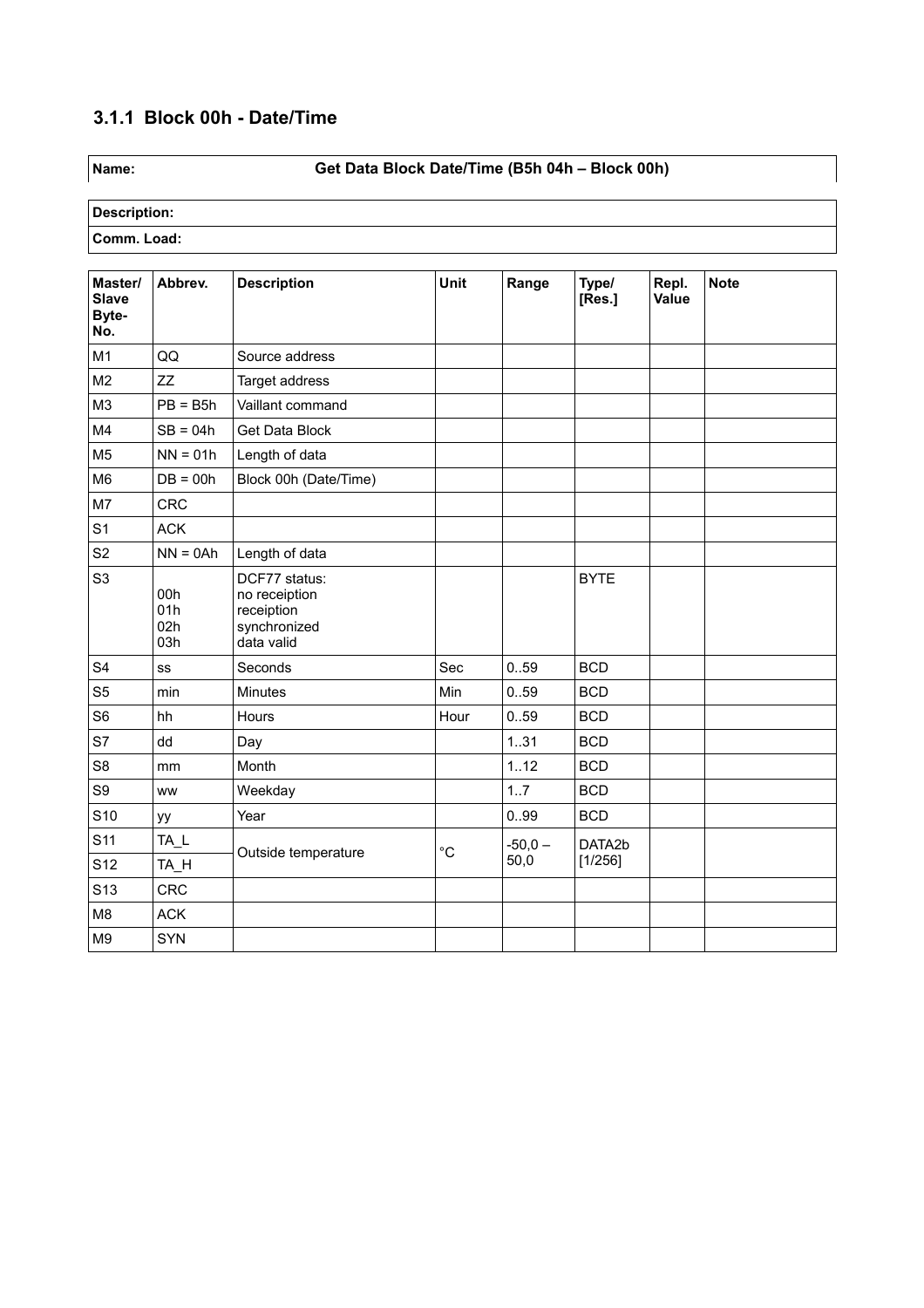# **3.1.2 Block 01h - Unknown**

# **Name: Get Data Block Date/Time (B5h 04h – Block 01h)**

| Master/<br><b>Slave</b><br>Byte-<br>No. | Abbrev.    | <b>Description</b> | Unit | Range | Type/<br>[Res.] | Repl.<br>Value | <b>Note</b>      |
|-----------------------------------------|------------|--------------------|------|-------|-----------------|----------------|------------------|
| M <sub>1</sub>                          | QQ         | Source address     |      |       |                 |                | 10h              |
| M <sub>2</sub>                          | <b>ZZ</b>  | Target address     |      |       |                 |                | 26h              |
| M <sub>3</sub>                          | $PB = B5h$ | Vaillant command   |      |       |                 |                | B <sub>5</sub> h |
| M4                                      | $SB = 04h$ | Get Data Block     |      |       |                 |                | 04h              |
| M <sub>5</sub>                          | $NN = 01h$ | Length of data     |      |       |                 |                | 01h              |
| M <sub>6</sub>                          | $DB = 01h$ | Block 01h          |      |       |                 |                | 01h              |
| M7                                      | <b>CRC</b> |                    |      |       |                 |                | D <sub>8</sub> h |
| S <sub>1</sub>                          | <b>ACK</b> |                    |      |       |                 |                | 00h              |
| S <sub>2</sub>                          | $NN = 09h$ | Length of data     |      |       |                 |                | 09h              |
| S <sub>3</sub>                          |            |                    |      |       |                 |                | 19h              |
| S4                                      |            |                    |      |       |                 |                | 04h              |
| S <sub>5</sub>                          |            |                    |      |       |                 |                | 00h              |
| S <sub>6</sub>                          |            |                    |      |       |                 |                | 00h              |
| S7                                      |            |                    |      |       |                 |                | 02h              |
| S8                                      |            |                    |      |       |                 |                | 05h              |
| S9                                      |            |                    |      |       |                 |                | 00h              |
| S <sub>10</sub>                         |            |                    |      |       |                 |                | 00h              |
| S11                                     |            |                    |      |       |                 |                | 00h              |
| S12                                     | <b>CRC</b> |                    |      |       |                 |                | 2Ch              |
| M8                                      | <b>ACK</b> |                    |      |       |                 |                | 00h              |
| M <sub>9</sub>                          | SYN        |                    |      |       |                 |                | AAh              |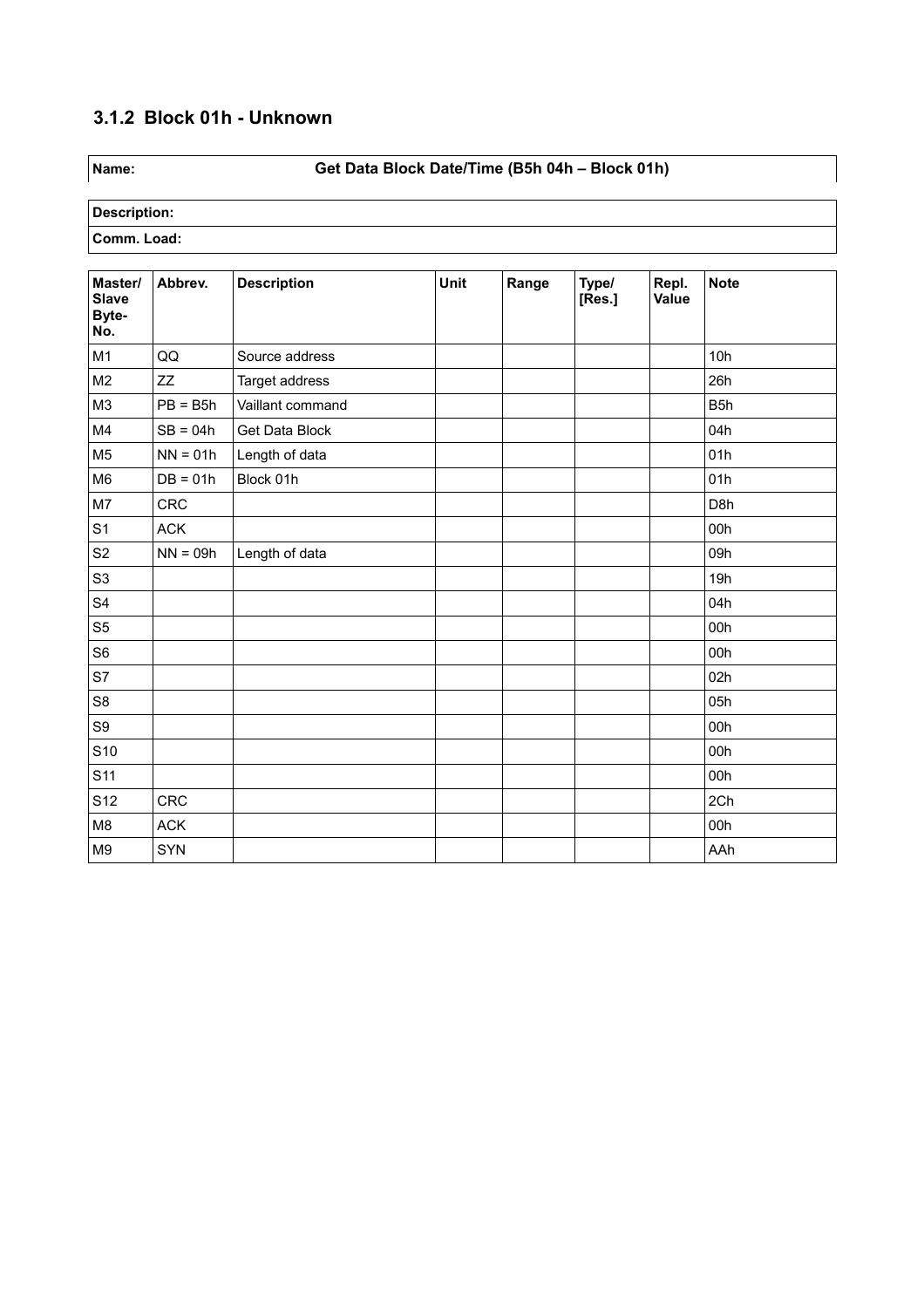# **3.1.3 Block 09h – Unknown**

# **Name: Get Unknown (B5h 04h - Block 09h)**

**Description:** This command regularly is sent to all slaves

| Master/<br><b>Slave</b><br>Byte-<br>No. | Abbrev.     | <b>Description</b> | Unit | Range | Type/<br>[Res.] | Repl.<br>Value | <b>Note</b>      |
|-----------------------------------------|-------------|--------------------|------|-------|-----------------|----------------|------------------|
| M1                                      | QQ          | Source address     |      |       |                 |                | 10h 10h          |
| M <sub>2</sub>                          | ZZ          | Target address     |      |       |                 |                | 23h 25h 26 50 EC |
| M <sub>3</sub>                          | $PB = B5h$  | Vaillant command   |      |       |                 |                | B5h B5h          |
| M4                                      | $SB = 04h$  | Get Data Block     |      |       |                 |                | 04h 04h          |
| M <sub>5</sub>                          | $NN = 01h$  | Length of data     |      |       |                 |                | 01h 01h          |
| M <sub>6</sub>                          | $DB = 09h$  | Block 09h          |      |       |                 |                | 09h 09h          |
| M7                                      | <b>CRC</b>  |                    |      |       |                 |                | CEh DAh          |
| S <sub>1</sub>                          | <b>ACK</b>  |                    |      |       |                 |                | 00h 00h          |
| S <sub>2</sub>                          | $NN = 0$ Ah | Length of data     |      |       |                 |                | 0Ah 0Ah          |
| S <sub>3</sub>                          |             |                    |      |       |                 |                | 14h 37h          |
| S4                                      |             |                    |      |       |                 |                | 00h 00h          |
| S <sub>5</sub>                          |             |                    |      |       |                 |                | 00h 00h          |
| S6                                      |             |                    |      |       |                 |                | 00h 00h          |
| S7                                      |             |                    |      |       |                 |                | 06h 03h          |
| S8                                      |             |                    |      |       |                 |                | 16h 16h          |
| S9                                      |             |                    |      |       |                 |                | 00h 00h          |
| S <sub>10</sub>                         |             |                    |      |       |                 |                | OFh OFh          |
| S <sub>11</sub>                         |             |                    |      |       |                 |                | 4Bh 5Ah          |
| S <sub>12</sub>                         |             |                    |      |       |                 |                | 00h 00h          |
| S <sub>13</sub>                         | <b>CRC</b>  |                    |      |       |                 |                | 80h 4Eh          |
| M <sub>8</sub>                          | <b>ACK</b>  |                    |      |       |                 |                | 00h 00h          |
| M <sub>9</sub>                          | <b>SYN</b>  |                    |      |       |                 |                | AAh AAh          |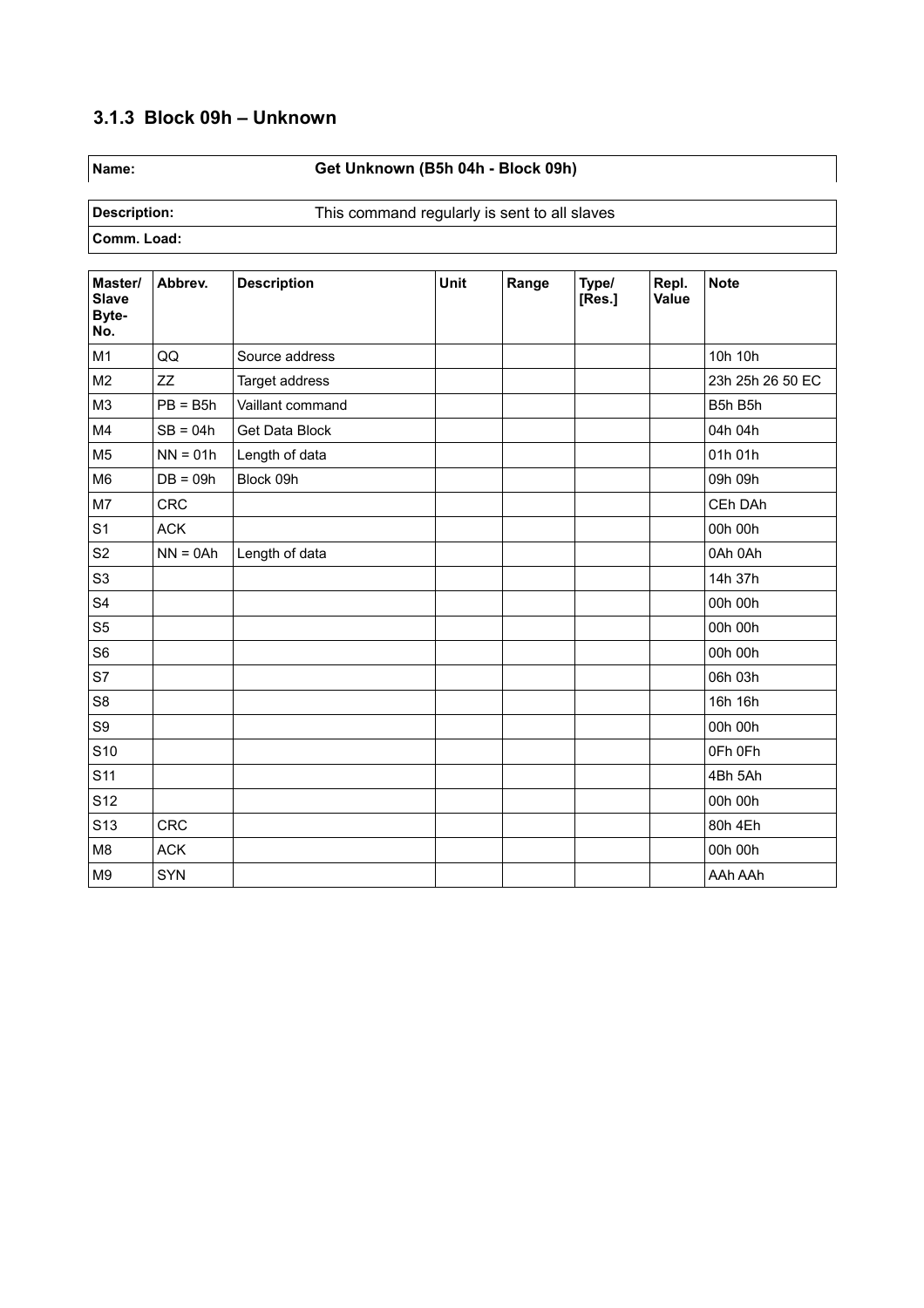# **3.1.4 Block 0Dh– Unknown**

# **Name: Get Unknown (B5h 04h - Block 0Dh)**

**Description:** This command regularly is sent to all slaves

| Master/<br><b>Slave</b><br>Byte-<br>No. | Abbrev.     | <b>Description</b> | Unit | Range | Type/<br>[Res.] | Repl.<br>Value | <b>Note</b>      |
|-----------------------------------------|-------------|--------------------|------|-------|-----------------|----------------|------------------|
| M <sub>1</sub>                          | QQ          | Source address     |      |       |                 |                | 10h              |
| M <sub>2</sub>                          | ZZ          | Target address     |      |       |                 |                | 23h 25h 26 50 EC |
| M <sub>3</sub>                          | $PB = B5h$  | Vaillant command   |      |       |                 |                | B <sub>5</sub> h |
| M4                                      | $SB = 04h$  | Get Data Block     |      |       |                 |                | 04h              |
| M <sub>5</sub>                          | $NN = 01h$  | Length of data     |      |       |                 |                | 01h              |
| M <sub>6</sub>                          | $DB = 0 Dh$ | Block 0Dh          |      |       |                 |                | 0Dh              |
| M7                                      | <b>CRC</b>  |                    |      |       |                 |                | CAh              |
| S <sub>1</sub>                          | <b>ACK</b>  |                    |      |       |                 |                | 00h              |
| S <sub>2</sub>                          | $NN = 05h$  | Length of data     |      |       |                 |                | 05h              |
| S <sub>3</sub>                          |             |                    |      |       |                 |                | 00h              |
| S4                                      |             |                    |      |       |                 |                | 00h              |
| S <sub>5</sub>                          |             |                    |      |       |                 |                | 00h              |
| S <sub>6</sub>                          |             |                    |      |       |                 |                | 80h              |
| S7                                      |             |                    |      |       |                 |                | 00h              |
| S8                                      | <b>CRC</b>  |                    |      |       |                 |                | 4Ch              |
| M8                                      | <b>ACK</b>  |                    |      |       |                 |                | 00h              |
| M <sub>9</sub>                          | SYN         |                    |      |       |                 |                | AAh              |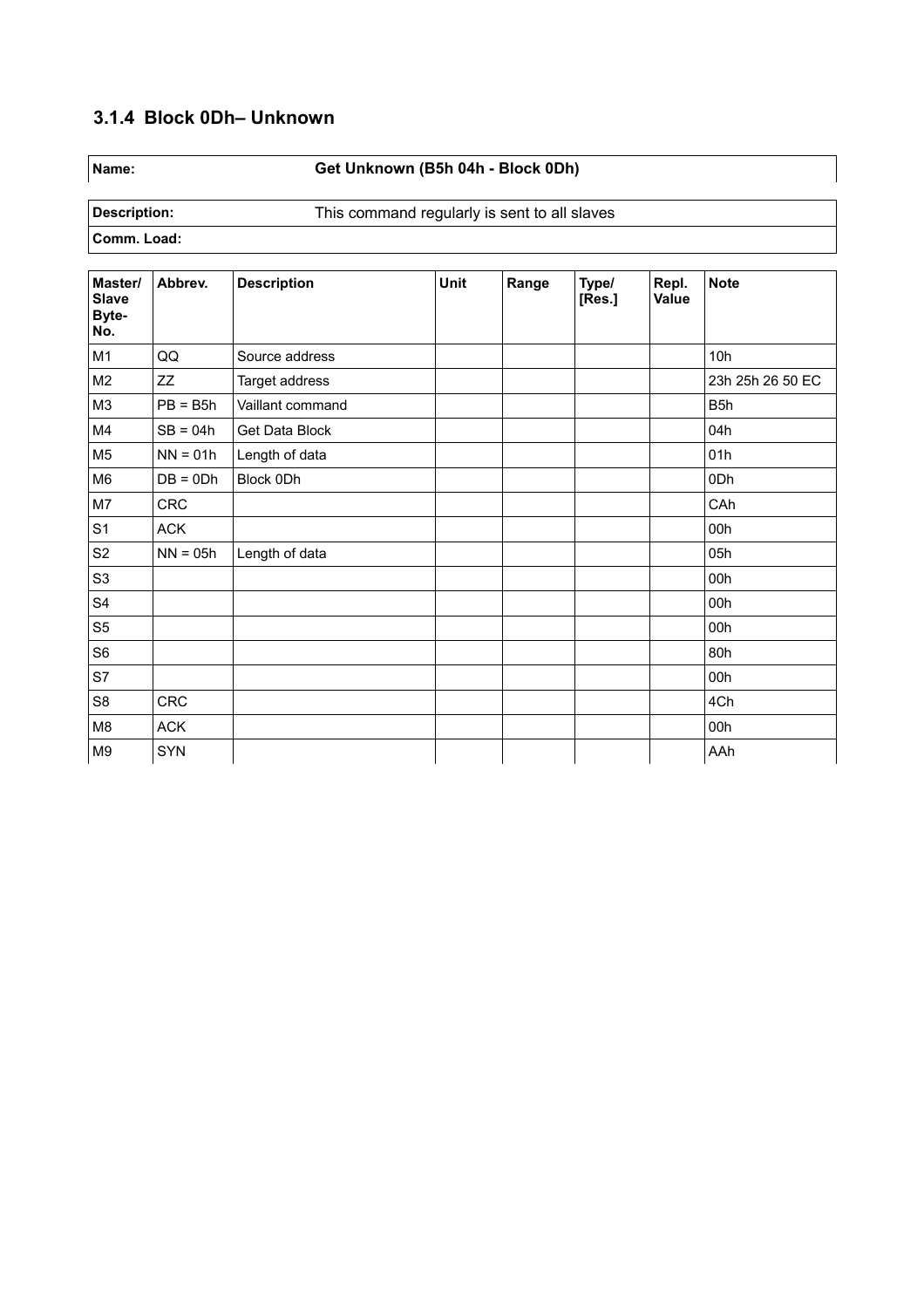# **3.1.5 Block 0Fh – Unknown**

# **Name: Get Unknown (B5h 04h - Block 0Fh)**

| Master/<br><b>Slave</b><br>Byte-<br>No. | Abbrev.     | <b>Description</b> | <b>Unit</b> | Range | Type/<br>[Res.] | Repl.<br>Value | <b>Note</b>      |
|-----------------------------------------|-------------|--------------------|-------------|-------|-----------------|----------------|------------------|
| M1                                      | QQ          | Source address     |             |       |                 |                | 10h              |
| M2                                      | ZZ          | Target address     |             |       |                 |                | ECh              |
| M <sub>3</sub>                          | $PB = B5h$  | Vaillant command   |             |       |                 |                | B <sub>5</sub> h |
| M4                                      | $SB = 04h$  | Get Data Block     |             |       |                 |                | 04h              |
| M <sub>5</sub>                          | $NN = 01h$  | Length of data     |             |       |                 |                | 01h              |
| M <sub>6</sub>                          | $DB = 0Fh$  | Block 0Fh          |             |       |                 |                | 0Fh              |
| M7                                      | <b>CRC</b>  |                    |             |       |                 |                | C7h              |
| S <sub>1</sub>                          | <b>ACK</b>  |                    |             |       |                 |                | 00h              |
| S <sub>2</sub>                          | $NN = 0$ Ah | Length of data     |             |       |                 |                | 0Ah              |
| S <sub>3</sub>                          | $XX = 14h$  |                    |             |       |                 |                | 59h              |
| S <sub>4</sub>                          | $XX = 00h$  |                    |             |       |                 |                | 03h              |
| S <sub>5</sub>                          | $XX = 00h$  |                    |             |       |                 |                | 3Ch              |
| S <sub>6</sub>                          | $XX = 00h$  |                    |             |       |                 |                | 03h              |
| S7                                      | $XX = 06h$  |                    |             |       |                 |                | 21h              |
| S <sub>8</sub>                          | $XX = 16h$  |                    |             |       |                 |                | FFh              |
| S9                                      | $XX = 00h$  |                    |             |       |                 |                | 21h              |
| S <sub>10</sub>                         | $XX = 0Fh$  |                    |             |       |                 |                | FFh              |
| S <sub>11</sub>                         | $XX = 4Bh$  |                    |             |       |                 |                | 00h              |
| S12                                     | $XX = 00h$  |                    |             |       |                 |                | 00h              |
| S <sub>13</sub>                         | <b>CRC</b>  |                    |             |       |                 |                | E4h              |
| M <sub>8</sub>                          | <b>ACK</b>  |                    |             |       |                 |                | 00h              |
| M <sub>9</sub>                          | <b>SYN</b>  |                    |             |       |                 |                | AAh              |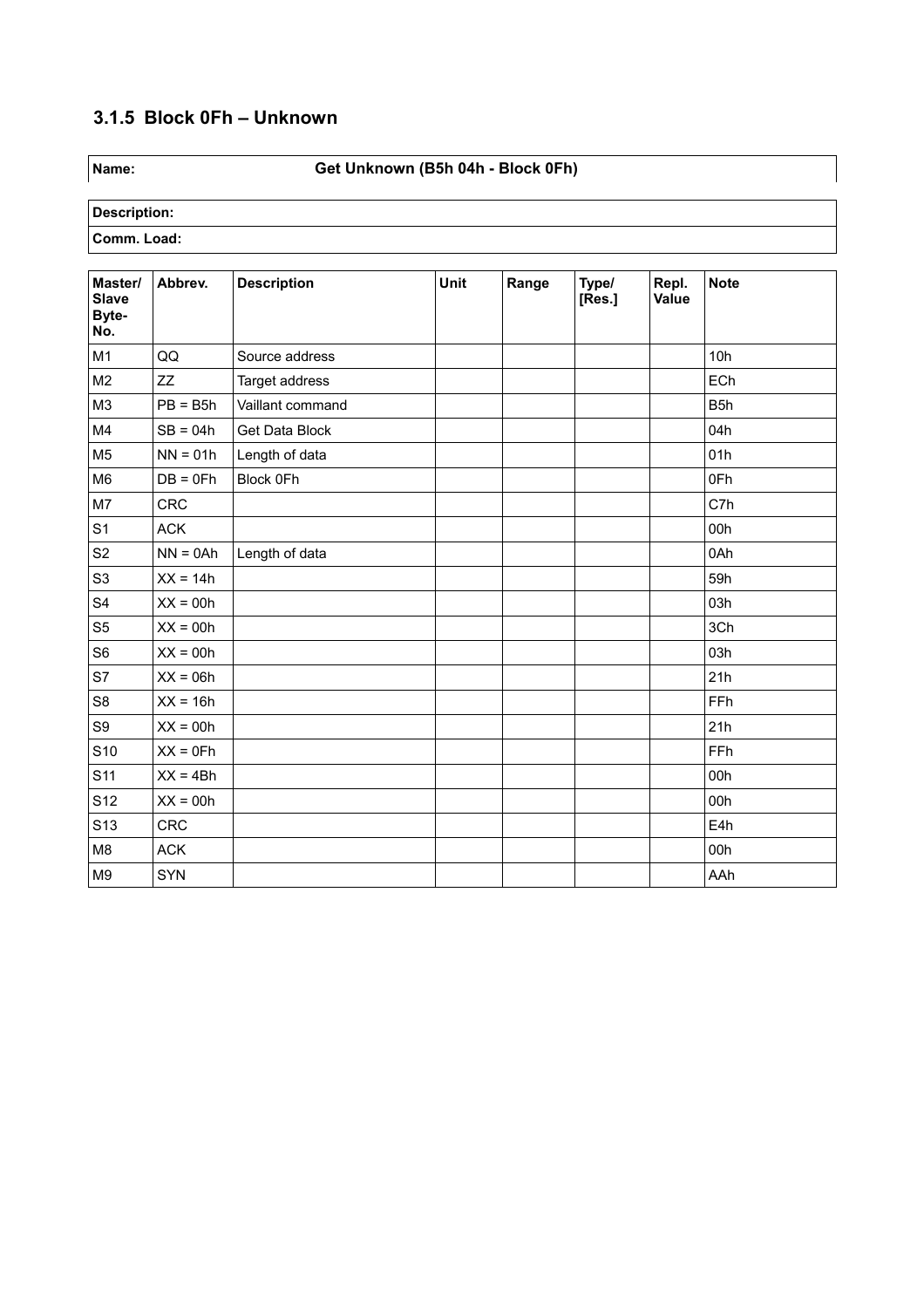# **3.1.6 Block 11h – Unknown**

# **Name: Get Unknown (B5h 04h - Block 11h)**

| Master/<br><b>Slave</b><br>Byte-<br>No. | Abbrev.    | <b>Description</b> | Unit | Range | Type/<br>[Res.] | Repl.<br>Value | <b>Note</b>      |
|-----------------------------------------|------------|--------------------|------|-------|-----------------|----------------|------------------|
| M <sub>1</sub>                          | QQ         | Source address     |      |       |                 |                | 10h              |
| M <sub>2</sub>                          | ZZ         | Target address     |      |       |                 |                | ECh              |
| M <sub>3</sub>                          | $PB = B5h$ | Vaillant command   |      |       |                 |                | B <sub>5</sub> h |
| M4                                      | $SB = 04h$ | Get Data Block     |      |       |                 |                | 04h              |
| M <sub>5</sub>                          | $NN = 01h$ | Length of data     |      |       |                 |                | 01h              |
| M <sub>6</sub>                          | $DB = 11h$ | Block 11h          |      |       |                 |                | 11h              |
| M7                                      | <b>CRC</b> |                    |      |       |                 |                | D <sub>9</sub> h |
| S <sub>1</sub>                          | <b>ACK</b> |                    |      |       |                 |                | 00h              |
| S <sub>2</sub>                          | $NN = 06h$ | Length of data     |      |       |                 |                | 06h              |
| S <sub>3</sub>                          |            |                    |      |       |                 |                | 50h              |
| ${\sf S4}$                              |            |                    |      |       |                 |                | 0Ch              |
| S <sub>5</sub>                          |            |                    |      |       |                 |                | 08h              |
| S <sub>6</sub>                          |            |                    |      |       |                 |                | 50h              |
| S7                                      |            |                    |      |       |                 |                | 07h              |
| S8                                      |            |                    |      |       |                 |                | 03h              |
| S9                                      | <b>CRC</b> |                    |      |       |                 |                | B <sub>2</sub> h |
| M8                                      | <b>ACK</b> |                    |      |       |                 |                | 00h              |
| M <sub>9</sub>                          | SYN        |                    |      |       |                 |                | AAh              |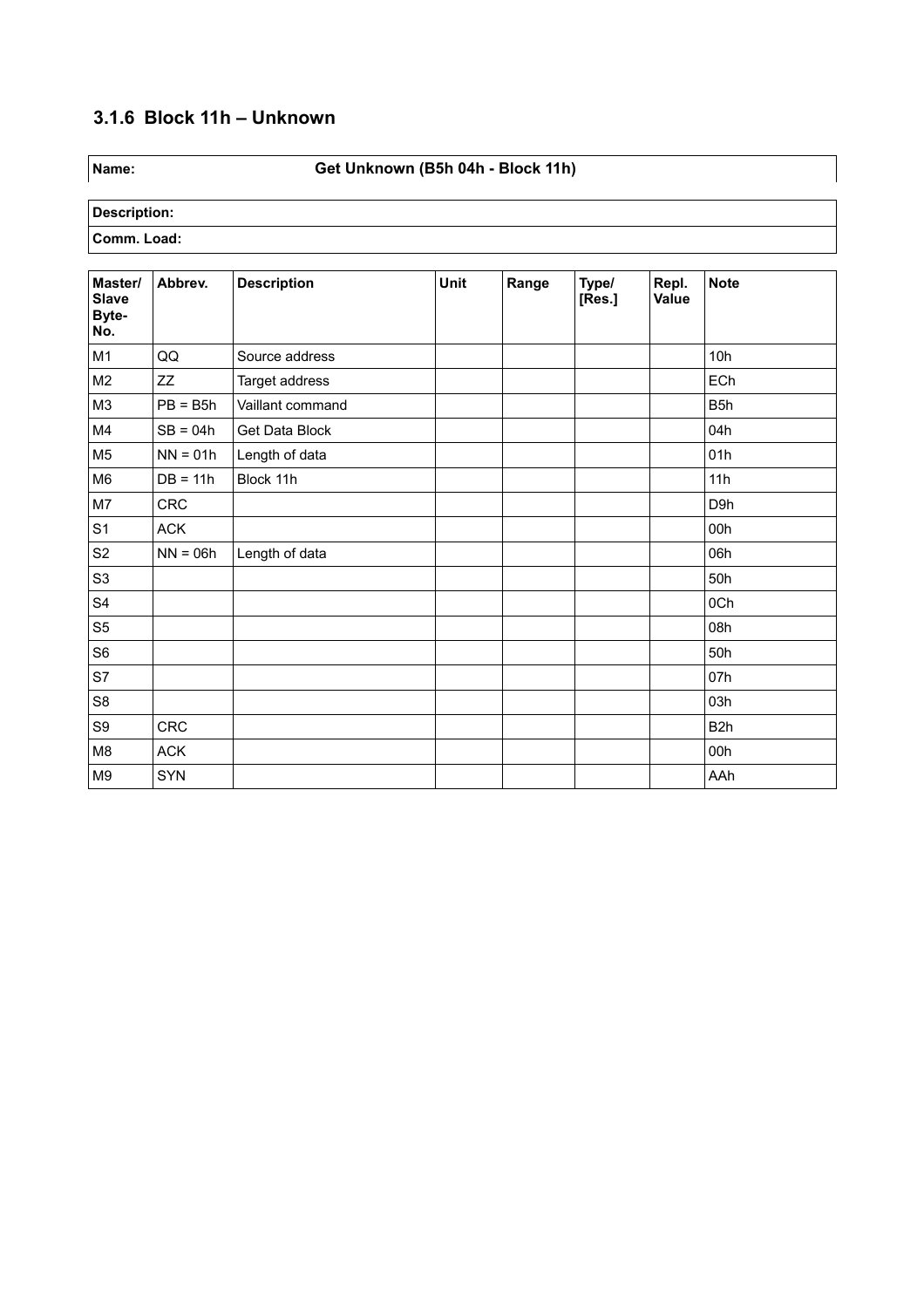# **3.1.7 Block 12h – Unknown**

# **Name: Get Unknown (B5h 04h - Block 12h)**

| Master/<br><b>Slave</b><br>Byte-<br>No. | Abbrev.    | <b>Description</b> | Unit | Range | Type/<br>[Res.] | Repl.<br>Value | <b>Note</b>      |
|-----------------------------------------|------------|--------------------|------|-------|-----------------|----------------|------------------|
| M1                                      | QQ         | Source address     |      |       |                 |                | 10h              |
| M <sub>2</sub>                          | ZZ         | Target address     |      |       |                 |                | ECh              |
| M <sub>3</sub>                          | $PB = B5h$ | Vaillant command   |      |       |                 |                | B <sub>5</sub> h |
| M4                                      | $SB = 04h$ | Get Data Block     |      |       |                 |                | 04h              |
| M <sub>5</sub>                          | $NN = 01h$ | Length of data     |      |       |                 |                | 01h              |
| M <sub>6</sub>                          | $DB = 12h$ | Block 12h          |      |       |                 |                | 12h              |
| M7                                      | CRC        |                    |      |       |                 |                | DAh              |
| S <sub>1</sub>                          | ACK        |                    |      |       |                 |                | 00h              |
| S <sub>2</sub>                          | $NN = 0Ah$ | Length of data     |      |       |                 |                | 0Ah              |
| S <sub>3</sub>                          |            |                    |      |       |                 |                | 4Bh              |
| S <sub>4</sub>                          |            |                    |      |       |                 |                | 00h              |
| S <sub>5</sub>                          |            |                    |      |       |                 |                | 00h              |
| S6                                      |            |                    |      |       |                 |                | 67h              |
| S7                                      |            |                    |      |       |                 |                | 0Bh              |
| S <sub>8</sub>                          |            |                    |      |       |                 |                | 00h              |
| S9                                      |            |                    |      |       |                 |                | 80h              |
| S <sub>10</sub>                         |            |                    |      |       |                 |                | 00h              |
| S11                                     |            |                    |      |       |                 |                | 00h              |
| S12                                     |            |                    |      |       |                 |                | 00h              |
| S <sub>13</sub>                         | CRC        |                    |      |       |                 |                | 0Bh              |
| M8                                      | <b>ACK</b> |                    |      |       |                 |                | 00h              |
| M <sub>9</sub>                          | <b>SYN</b> |                    |      |       |                 |                | AAh              |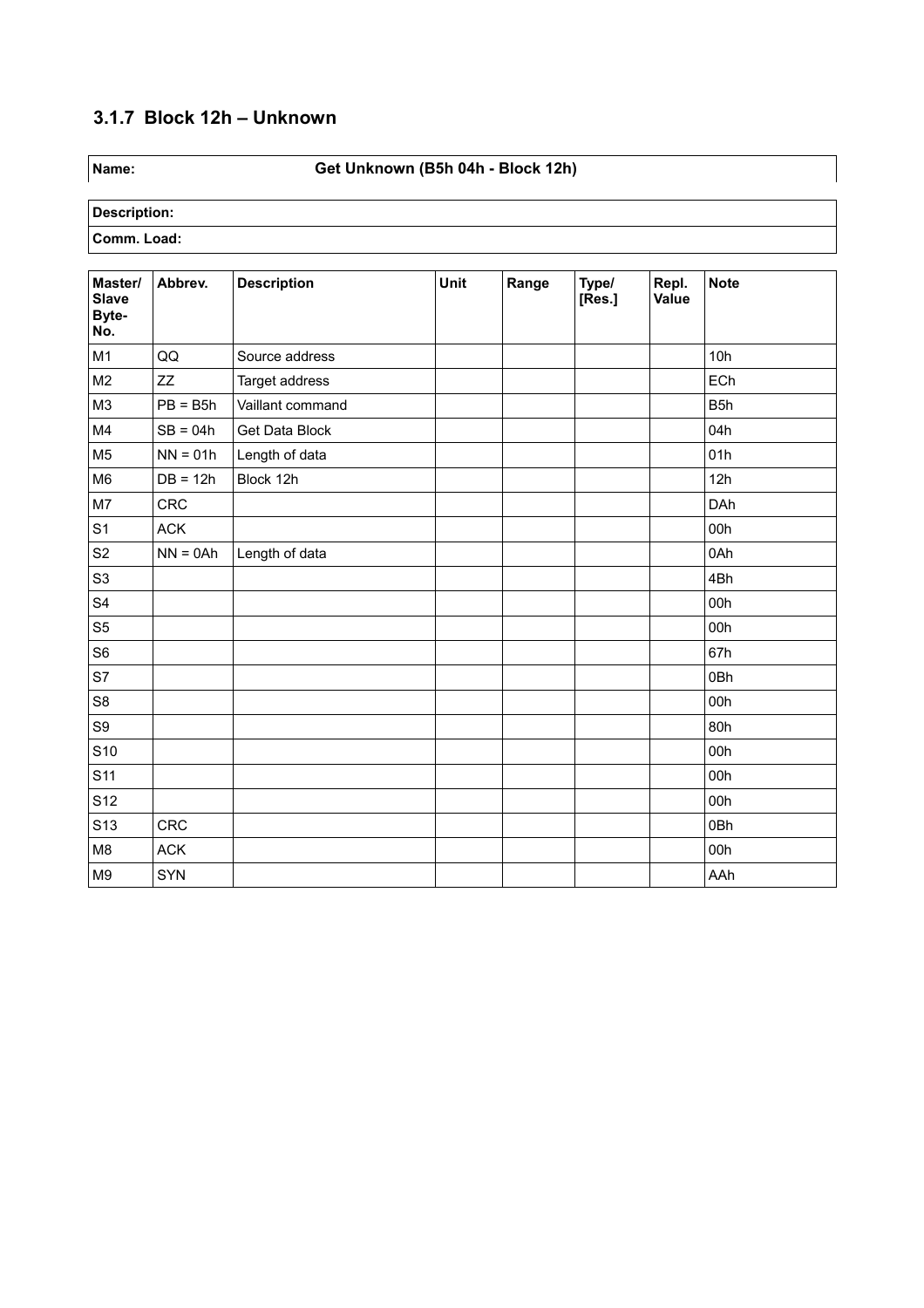# **3.2 B5h 05h – Burner Operational Data**

| Name:        | <b>Burner Operational Data (B5h 05h)</b>                                                                                                        |
|--------------|-------------------------------------------------------------------------------------------------------------------------------------------------|
| Description: | This Broadcast informs about the operational data of the burner control<br>unit. It seems to be a Vaillant specific variant of Service 08h 01h. |
| Comm. Load:  | Cycle rate: 1/10s                                                                                                                               |

| Master/<br><b>Slave</b><br>Byte-<br>No. | Abbrev.                  | <b>Description</b>              | <b>Unit</b> | Range | Type/<br>[Res.] | Repl.<br>Value | <b>Note</b> |
|-----------------------------------------|--------------------------|---------------------------------|-------------|-------|-----------------|----------------|-------------|
| M <sub>1</sub>                          | QQ                       | Source address                  |             |       |                 |                |             |
| M <sub>2</sub>                          | $ZZ = FEh$               | Target address                  |             |       |                 |                |             |
| M3                                      | $PB = B5h$               | Vaillant command                |             |       |                 |                |             |
| M4                                      | $SB = 05h$               | <b>Burner Operational Data?</b> |             |       |                 |                |             |
| M5                                      | $NN = 02h$               | Length of data                  |             |       |                 |                |             |
| M <sub>6</sub>                          | $xx = 04h$<br>$xx = 29h$ |                                 |             |       |                 |                | unknown     |
| M7                                      | $yy = 00h$               |                                 |             |       |                 |                | unknown     |
| M8                                      | <b>CRC</b>               |                                 |             |       |                 |                |             |
| M <sub>9</sub>                          | <b>SYN</b>               |                                 |             |       |                 |                |             |

| Master/<br><b>Slave</b><br>Byte-<br>No. | Abbrev.    | <b>Description</b>             | <b>Unit</b> | Range    | Type/<br>[Res.] | Repl.<br>Value | <b>Note</b>                                                        |
|-----------------------------------------|------------|--------------------------------|-------------|----------|-----------------|----------------|--------------------------------------------------------------------|
| M1                                      | QQ         | Source address                 |             |          |                 |                | <b>VRS620</b>                                                      |
| M <sub>2</sub>                          | $ZZ = FEh$ | Target address                 |             |          |                 |                |                                                                    |
| M <sub>3</sub>                          | $PB = B5h$ | Vaillant command               |             |          |                 |                |                                                                    |
| M4                                      | $SB = 05h$ | <b>Burner Operational Data</b> |             |          |                 |                |                                                                    |
| M <sub>5</sub>                          | $NN = 04h$ | Length of data                 |             |          |                 |                |                                                                    |
| M <sub>6</sub>                          | $xx = 27h$ | (unknown)                      |             |          |                 |                | unknown                                                            |
| M7                                      |            | Bit0 = BW_load                 |             |          | <b>BYTE</b>     |                | 00h, 01h<br>This bit is active<br>when service water<br>is loaded. |
| M <sub>8</sub>                          | VT         | Lead water temperature         | $^{\circ}C$ | $0 - 89$ | <b>CHAR</b>     | 5Ah            | Vorlauftemperatur<br><b>IST HK1</b><br>VF1-Fühler                  |
| M <sub>9</sub>                          |            | Bit0 = BW load                 |             |          | <b>BYTE</b>     |                | 00h, 01h<br>This bit seems to<br>be synchronous to<br>M7 Bit0.     |
| M10                                     | <b>CRC</b> |                                |             |          |                 |                |                                                                    |
| M11                                     | <b>SYN</b> |                                |             |          |                 |                |                                                                    |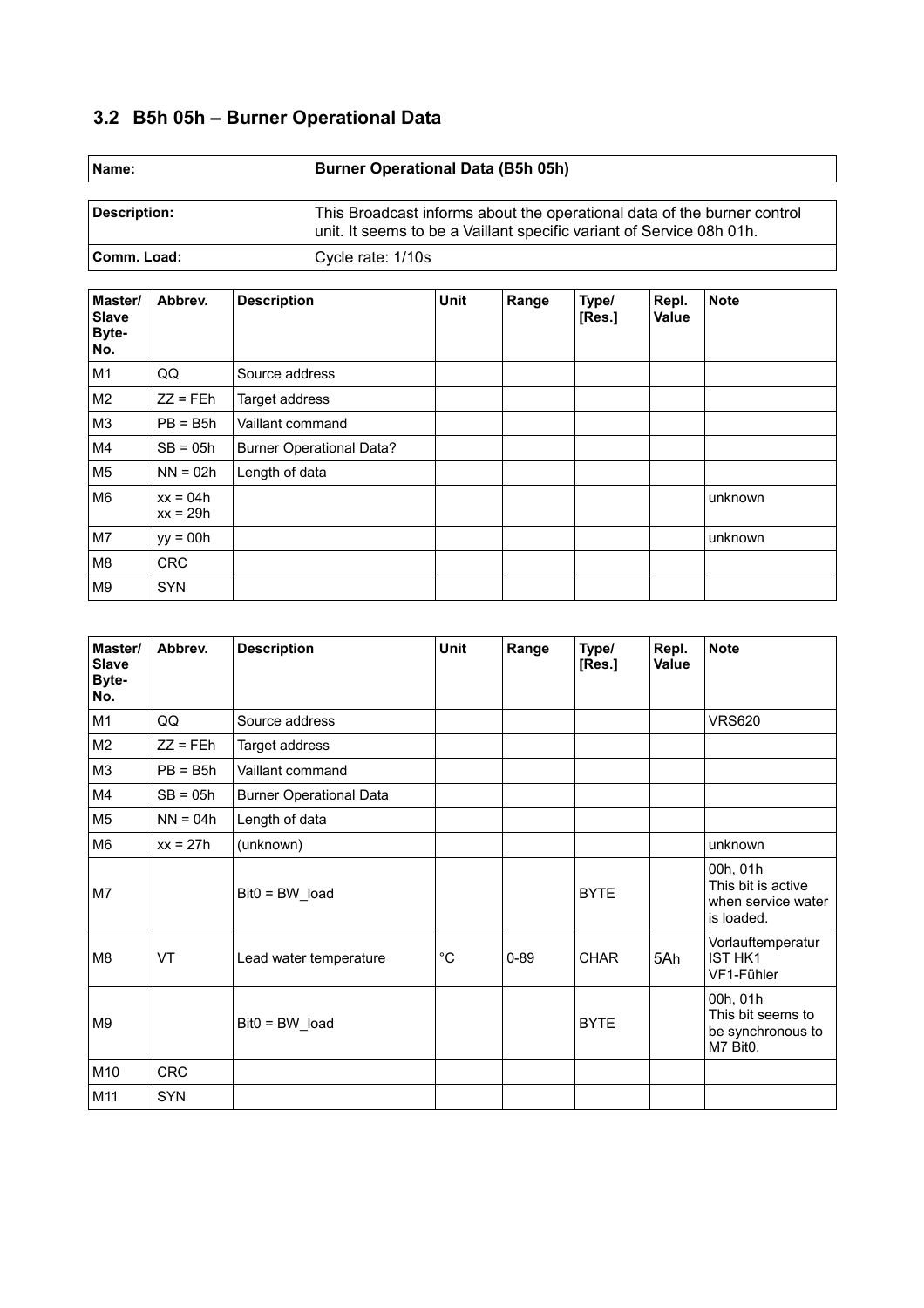# **3.3 B5h 06h - Unknown Broadcast 2**

# **Name: Unknown Broadcast 2 (B5h 06h)**

| Master/<br><b>Slave</b><br>Byte-<br>No. | Abbrev.    | <b>Description</b>  | <b>Unit</b> | Range | Type/<br>[Res.] | Repl.<br><b>Value</b> | <b>Note</b>      |
|-----------------------------------------|------------|---------------------|-------------|-------|-----------------|-----------------------|------------------|
| M1                                      | QQ         | Source address      |             |       |                 |                       |                  |
| M <sub>2</sub>                          | $ZZ = FEh$ | Target address      |             |       |                 |                       | <b>Broadcast</b> |
| M <sub>3</sub>                          | $PB = B5h$ | Vaillant command    |             |       |                 |                       |                  |
| M4                                      | $SB = 06h$ | Unknown broadcast 2 |             |       |                 |                       |                  |
| M <sub>5</sub>                          | $NN = 02h$ | Length of data      |             |       |                 |                       |                  |
| M6                                      | $xx = 00h$ |                     |             |       |                 |                       | unknown          |
| M7                                      | $yy = 00h$ |                     |             |       |                 |                       | unknown          |
| M8                                      | <b>CRC</b> |                     |             |       |                 |                       |                  |
| M9                                      | <b>SYN</b> |                     |             |       |                 |                       |                  |

| Master/<br><b>Slave</b><br><b>Byte-</b><br>No. | Abbrev.    | <b>Description</b>  | <b>Unit</b> | Range | Type/<br>[Res.] | Repl.<br><b>Value</b> | <b>Note</b>      |
|------------------------------------------------|------------|---------------------|-------------|-------|-----------------|-----------------------|------------------|
| M1                                             | QQ         | Source address      |             |       |                 |                       |                  |
| M <sub>2</sub>                                 | $ZZ = FEh$ | Target address      |             |       |                 |                       | <b>Broadcast</b> |
| M <sub>3</sub>                                 | $PB = B5h$ | Vaillant command    |             |       |                 |                       |                  |
| M4                                             | $SB = 06h$ | Unknown broadcast 2 |             |       |                 |                       |                  |
| M <sub>5</sub>                                 | $NN = 01h$ | Length of data      |             |       |                 |                       |                  |
| M6                                             | $xx = 01h$ |                     |             |       |                 |                       | unknown          |
| M7                                             | <b>CRC</b> |                     |             |       |                 |                       |                  |
| M8                                             | <b>SYN</b> |                     |             |       |                 |                       |                  |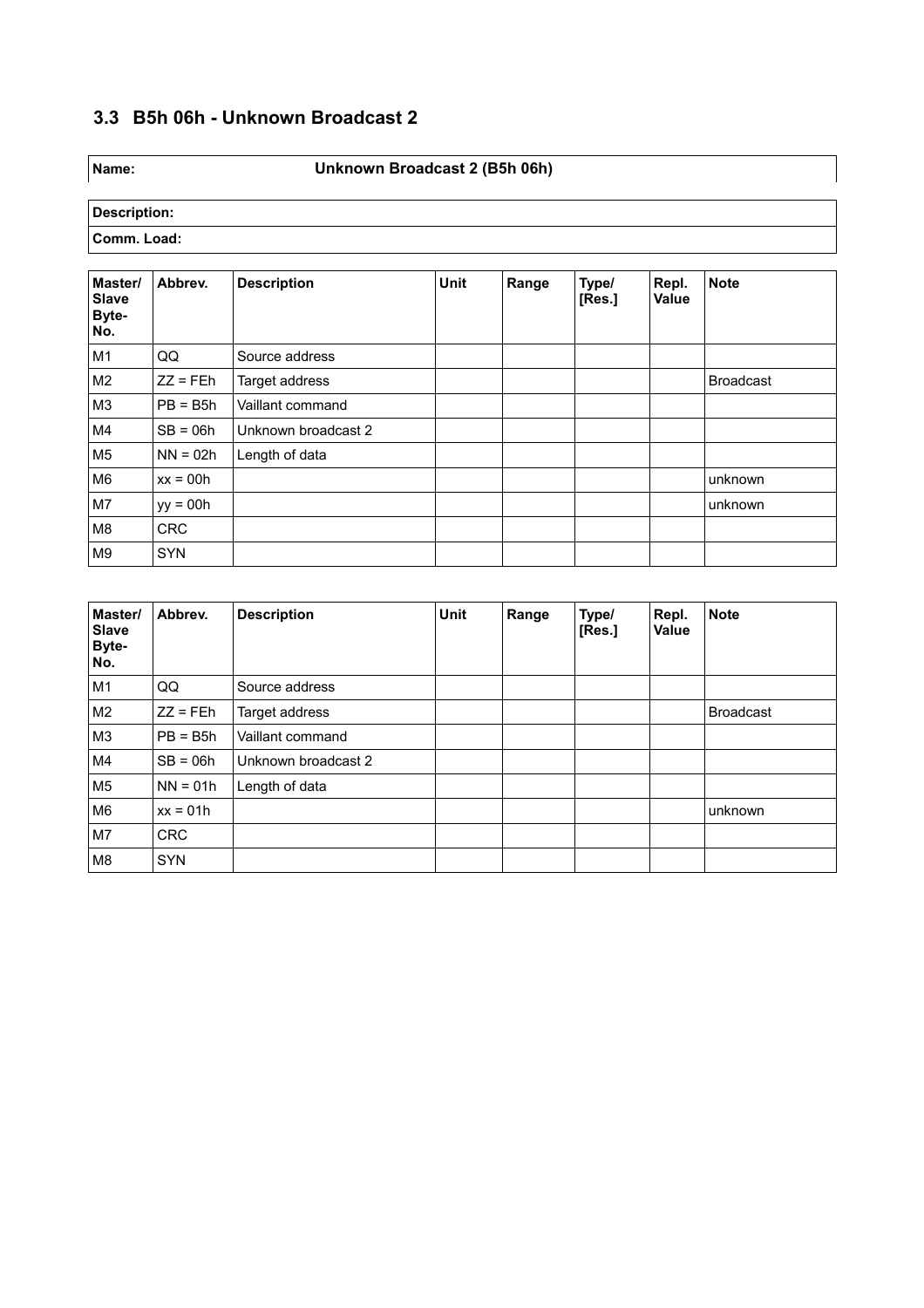# **3.4 B5h 09h - Get Solar Data**

| Name:        | Get Solar Data Block (B5h 09h)                                                                     |
|--------------|----------------------------------------------------------------------------------------------------|
|              |                                                                                                    |
| Description: | The Get Solar Data Block command is used for requesting specific data<br>from other solar devices. |
| ⊺Comm. Load: |                                                                                                    |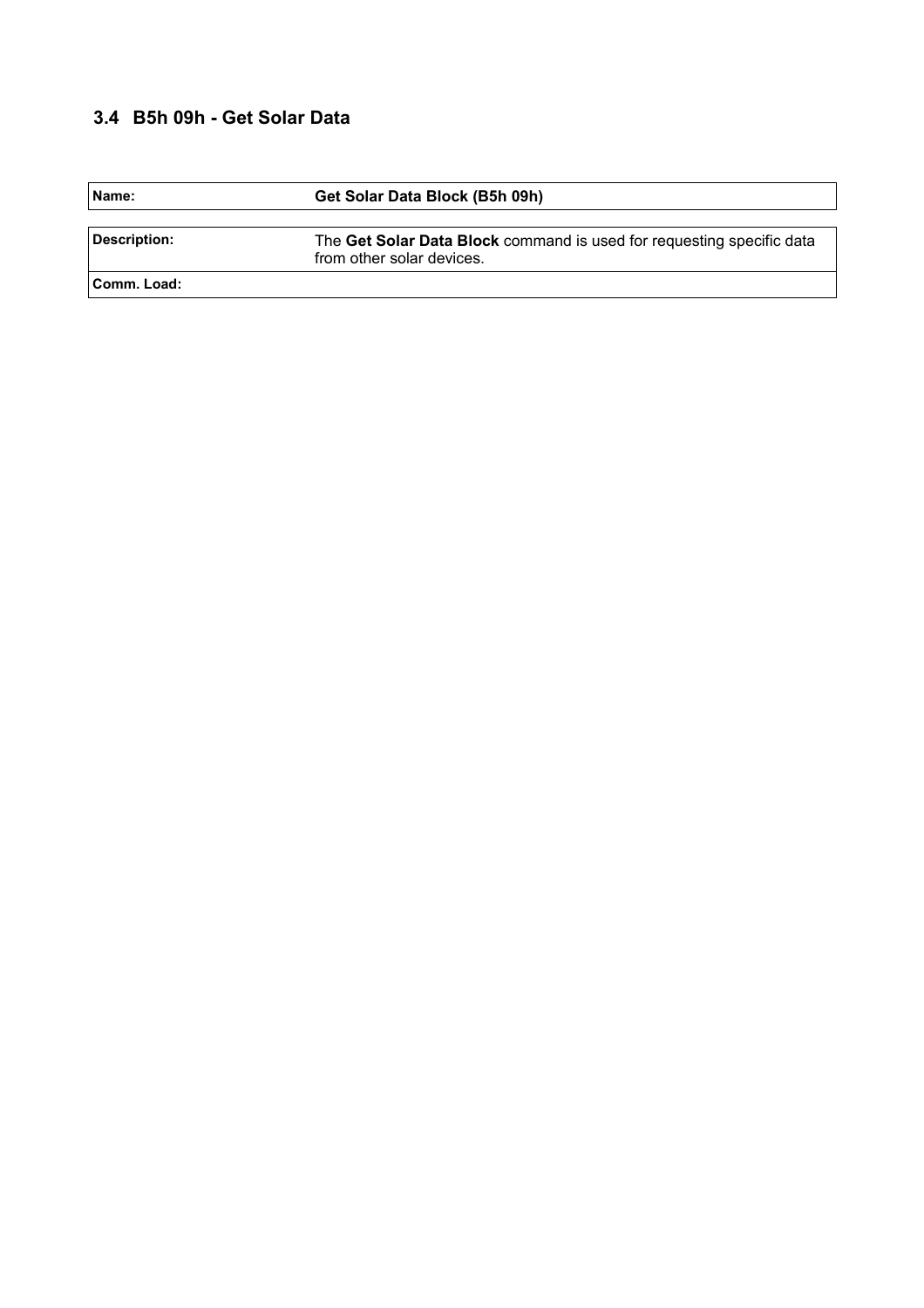# **3.4.1 Block 0Dh - Unknown**

# **Name: Get Solar Data Block (Service B5h 09h - Block 0Dh)**

**Description:**

| Master/<br><b>Slave</b><br>Byte-<br>No. | Abbrev.           | <b>Description</b>                                                                                                              | <b>Unit</b>                                                 | Range | Type/<br>[Res.]    | Repl.<br>Value | <b>Note</b>                                                                                 |
|-----------------------------------------|-------------------|---------------------------------------------------------------------------------------------------------------------------------|-------------------------------------------------------------|-------|--------------------|----------------|---------------------------------------------------------------------------------------------|
| M1                                      | QQ                | Source address                                                                                                                  |                                                             |       |                    |                |                                                                                             |
| M <sub>2</sub>                          | ZZ                | Target address                                                                                                                  |                                                             |       |                    |                | ECh                                                                                         |
| M <sub>3</sub>                          | $PB = B5h$        | Vaillant command                                                                                                                |                                                             |       |                    |                |                                                                                             |
| M4                                      | $SB = 09h$        | Get Solar Data Block                                                                                                            |                                                             |       |                    |                |                                                                                             |
| M <sub>5</sub>                          | $NN = 03h$        | Length of data                                                                                                                  |                                                             |       |                    |                |                                                                                             |
| M <sub>6</sub>                          | $DB = 0 Dh$       | Block 0Dh: Temp. Sensors                                                                                                        |                                                             |       |                    |                |                                                                                             |
| M7                                      | $P1 = xx1h$       | Sensor:<br>00h: water basin 1]<br>01h: water basin 2<br>02h: water basin 3<br>03h: Collector 1<br>04h: Collector 2<br>05h: Gain | $^{\circ}C$<br>$^{\circ}C$<br>°C<br>°C<br>°C<br>$^{\circ}C$ |       |                    |                | SP <sub>1</sub><br>SP <sub>2</sub><br>SP <sub>3</sub><br>Kol1<br>Kol <sub>2</sub><br>Ertrag |
| M <sub>8</sub>                          | $P2 = xx2h$       | Parameter 2                                                                                                                     |                                                             |       |                    |                | unknown                                                                                     |
| M <sub>9</sub>                          | <b>CRC</b>        |                                                                                                                                 |                                                             |       |                    |                |                                                                                             |
| S <sub>1</sub>                          | <b>ACK</b>        |                                                                                                                                 |                                                             |       |                    |                |                                                                                             |
| S <sub>2</sub>                          | $NN = 03h$        | Length of data                                                                                                                  |                                                             |       |                    |                |                                                                                             |
| S <sub>3</sub>                          | $D_L$             | <b>Sensor Value</b>                                                                                                             |                                                             |       | DATA <sub>2c</sub> |                |                                                                                             |
| S4                                      | $D_H$             |                                                                                                                                 |                                                             |       | [1/16]             |                |                                                                                             |
| S <sub>5</sub>                          | 00h<br><b>AAH</b> | sensor connected<br>no sensor connected                                                                                         |                                                             |       | <b>CHAR</b>        |                |                                                                                             |
| S <sub>6</sub>                          | <b>CRC</b>        |                                                                                                                                 |                                                             |       |                    |                |                                                                                             |
| M10                                     | <b>ACK</b>        |                                                                                                                                 |                                                             |       |                    |                |                                                                                             |
| M11                                     | <b>SYN</b>        |                                                                                                                                 |                                                             |       |                    |                |                                                                                             |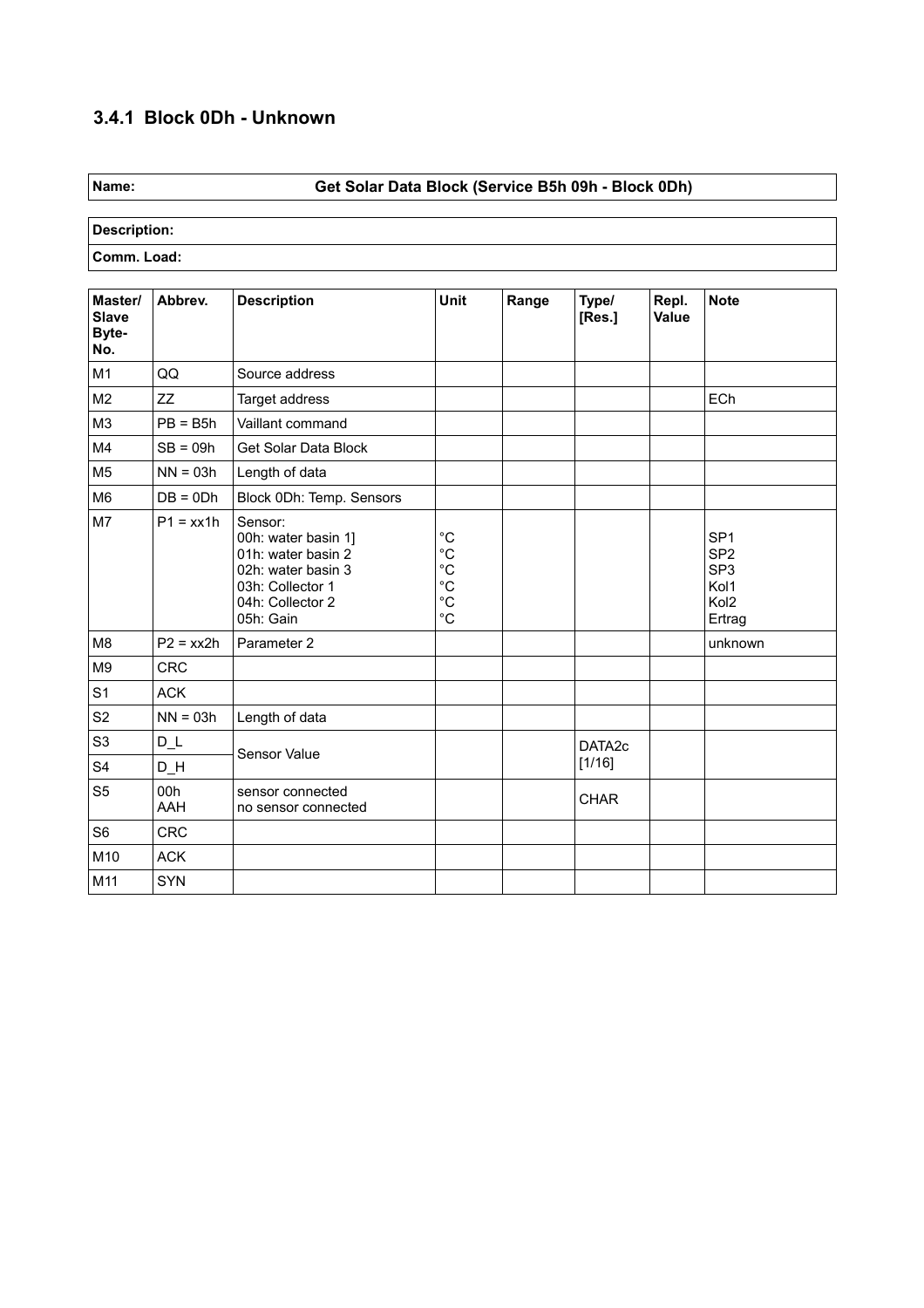# **3.4.2 Block 18h - Unknown**

# **Name: Get Solar Data Block (Service B5h 09h - Block 18h)**

**Description:** This command

| Master/<br><b>Slave</b><br>Byte-<br>No. | Abbrev.     | <b>Description</b>   | Unit | Range | Type/<br>[Res.] | Repl.<br>Value | <b>Note</b>      |
|-----------------------------------------|-------------|----------------------|------|-------|-----------------|----------------|------------------|
| M1                                      | QQ          | Source address       |      |       |                 |                | 10h              |
| M <sub>2</sub>                          | ZZ          | Target address       |      |       |                 |                | 26h              |
| M <sub>3</sub>                          | $PB = B5h$  | Vaillant command     |      |       |                 |                | B <sub>5</sub> h |
| M4                                      | $SB = 09h$  | Get Solar Data Block |      |       |                 |                | 09h              |
| M <sub>5</sub>                          | $NN = 01h$  | Length of data       |      |       |                 |                | 01h              |
| M <sub>6</sub>                          | $DB = 18h$  | Block 18h            |      |       |                 |                | 18h              |
| M7                                      | <b>CRC</b>  |                      |      |       |                 |                | 3Fh              |
| S <sub>1</sub>                          | <b>ACK</b>  |                      |      |       |                 |                | 00h              |
| S <sub>2</sub>                          | $NN = 0$ Ah | Length of data       |      |       |                 |                | 0Ah              |
| S <sub>3</sub>                          |             |                      |      |       |                 |                | 00h              |
| S <sub>4</sub>                          |             |                      |      |       |                 |                | 00h              |
| S <sub>5</sub>                          |             |                      |      |       |                 |                | 00h              |
| S <sub>6</sub>                          |             |                      |      |       |                 |                | 00h              |
| S7                                      |             |                      |      |       |                 |                | 00h              |
| S8                                      |             |                      |      |       |                 |                | 00h              |
| S9                                      |             |                      |      |       |                 |                | 00h              |
| S <sub>10</sub>                         |             |                      |      |       |                 |                | 00h              |
| S <sub>11</sub>                         |             |                      |      |       |                 |                | 00h              |
| S12                                     |             |                      |      |       |                 |                | 00h              |
| S <sub>13</sub>                         | <b>CRC</b>  |                      |      |       |                 |                | 9Fh              |
| M <sub>8</sub>                          | <b>ACK</b>  |                      |      |       |                 |                | 00h              |
| M <sub>9</sub>                          | <b>SYN</b>  |                      |      |       |                 |                | AAh              |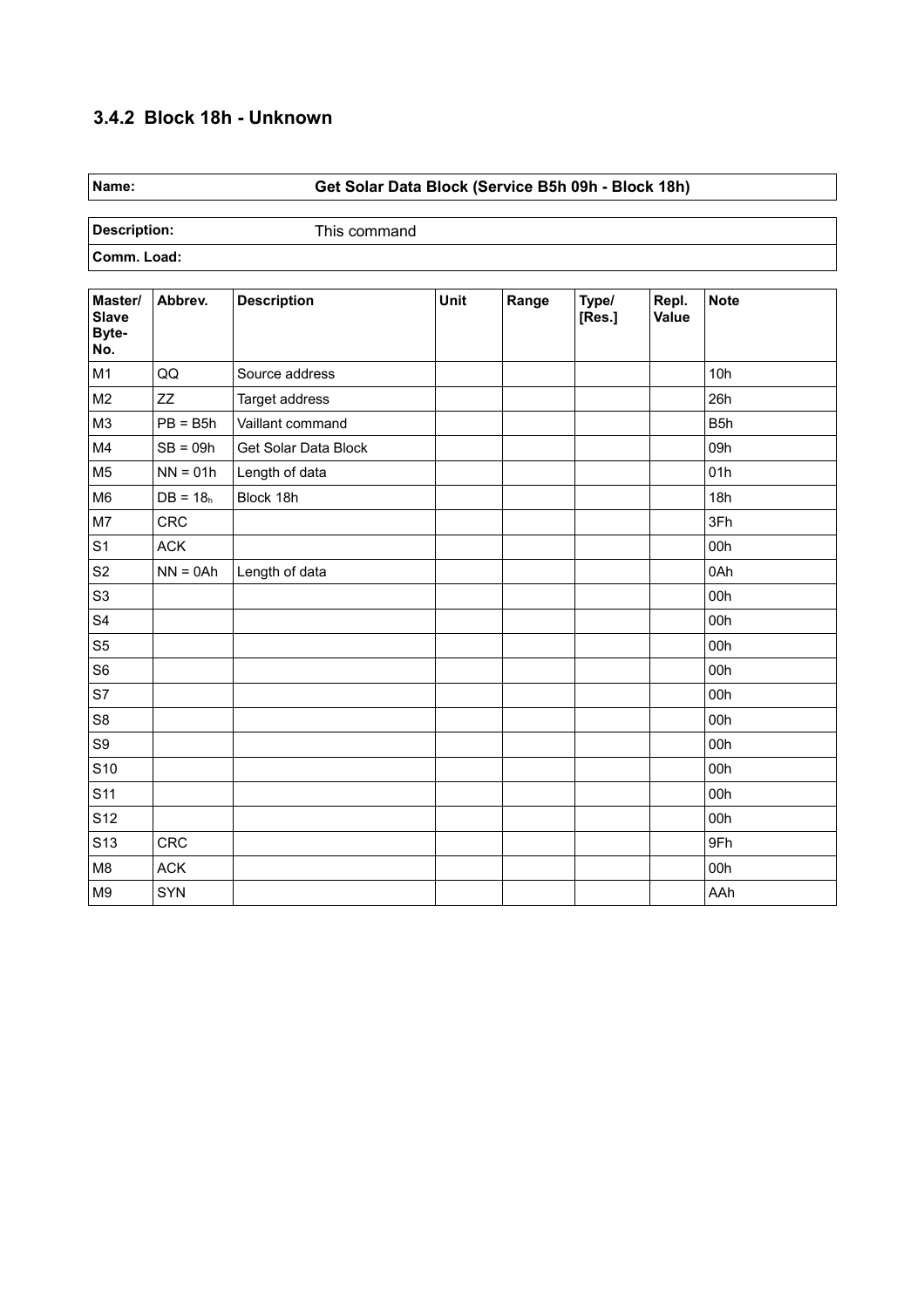# **3.5 B5h 10h - Operational Data from Room Controller to Burner Control Unit**

**Name: Operational Data from Room Controller to Burner Control Unit (B5h 10h)**

# **Description:**

| Master/<br><b>Slave</b><br>Byte-<br>No. | Abbrev.                                                                                   | <b>Description</b>                                                        | Unit              | Range     | Type/<br>[Res.] | Repl.<br>Value | <b>Note</b>            |
|-----------------------------------------|-------------------------------------------------------------------------------------------|---------------------------------------------------------------------------|-------------------|-----------|-----------------|----------------|------------------------|
| M1                                      | QQ                                                                                        | Source address                                                            |                   |           |                 |                |                        |
| M <sub>2</sub>                          | <b>ZZ</b>                                                                                 | Target address                                                            |                   |           |                 |                |                        |
| M3                                      | $PB = B5h$                                                                                | Vaillant command                                                          |                   |           |                 |                |                        |
| M4                                      | $SB = 10h$                                                                                | Operational Data from Room<br><b>Controller to Burner Control</b><br>Unit |                   |           |                 |                |                        |
| M <sub>5</sub>                          | $NN = 09h$                                                                                | Length of data                                                            |                   |           |                 |                |                        |
| M <sub>6</sub>                          | XX <sub>1</sub>                                                                           |                                                                           |                   |           |                 |                | unknown, always<br>00h |
| M7                                      | XX <sub>2</sub>                                                                           |                                                                           |                   |           |                 |                | unknown, always<br>00h |
| M <sub>8</sub>                          | LT                                                                                        | Lead water target temperature<br>(Vorlauftemperatur)                      | $^{\circ}C$       | $0 - 100$ | DATA1c          |                |                        |
| M <sub>9</sub>                          | <b>ST</b>                                                                                 | Service water target<br>temperature                                       | $^{\circ}{\rm C}$ | $0 - 100$ | DATA1c          |                |                        |
| M10                                     | XX <sub>3</sub>                                                                           |                                                                           |                   |           |                 |                | unknown, always<br>FFh |
| M11                                     | XX <sub>4</sub>                                                                           |                                                                           |                   |           |                 |                | unknown, always<br>FFh |
| M12                                     | $xx_5 = 00h$<br>$= 01h$<br>$= 04h$<br>$= 05h$<br>$= 40h$<br>$= 41h$<br>$= 44h$<br>$= 45h$ |                                                                           |                   |           | (BIT ?)         |                | unknown                |
| M13                                     | XX <sub>6</sub>                                                                           |                                                                           |                   |           |                 |                | unknown, always<br>FFh |
| M14                                     | XX <sub>7</sub>                                                                           |                                                                           |                   |           |                 |                | unknown, always<br>00h |
| M15                                     | <b>CRC</b>                                                                                |                                                                           |                   |           |                 |                |                        |
| S <sub>1</sub>                          | <b>ACK</b>                                                                                |                                                                           |                   |           |                 |                |                        |
| S <sub>2</sub>                          | $NN = 01h$                                                                                | Length of data                                                            |                   |           |                 |                |                        |
| S <sub>3</sub>                          | $zz = 01h$                                                                                | (acknowledge ?)                                                           |                   |           |                 |                | unknown                |
| S <sub>4</sub>                          | CRC                                                                                       |                                                                           |                   |           |                 |                |                        |
| M16                                     | <b>ACK</b>                                                                                |                                                                           |                   |           |                 |                |                        |
| M17                                     | SYN                                                                                       |                                                                           |                   |           |                 |                |                        |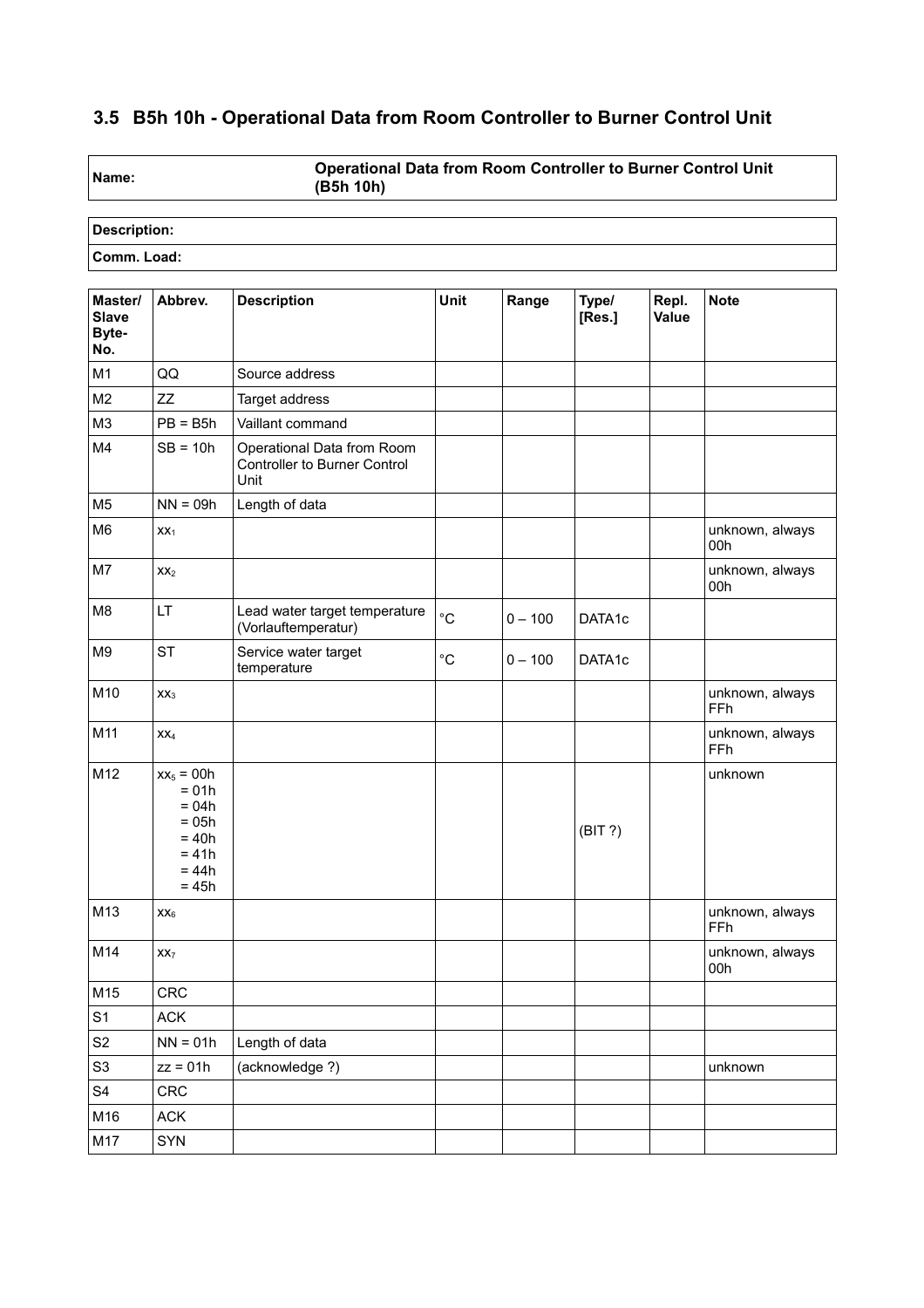# **3.6 B5h 11h 01h - Operational Data of Burner Control Unit to Room Control Unit**

**Name: Operational Data of Burner Control Unit to Room Control Unit (B5h 11h Block 1)**

# **Description:**

| Master/<br><b>Slave</b><br>Byte-<br>No. | Abbrev.         | <b>Description</b>                                      | Unit         | Range     | Type/<br>[Res.] | Repl.<br>Value | <b>Note</b>            |
|-----------------------------------------|-----------------|---------------------------------------------------------|--------------|-----------|-----------------|----------------|------------------------|
| M1                                      | QQ              | Source address                                          |              |           |                 |                |                        |
| M <sub>2</sub>                          | ZZ              | Target address                                          |              |           |                 |                |                        |
| M <sub>3</sub>                          | $PB = B5h$      | Vaillant command                                        |              |           |                 |                |                        |
| M4                                      | $SB = 11h$      | Operational Data                                        |              |           |                 |                |                        |
| M <sub>5</sub>                          | $NN = 01h$      | Length of data                                          |              |           |                 |                |                        |
| M <sub>6</sub>                          | 01h             | Block number                                            |              |           |                 |                |                        |
| M7                                      | <b>CRC</b>      |                                                         |              |           |                 |                |                        |
| S <sub>1</sub>                          | <b>ACK</b>      |                                                         |              |           |                 |                |                        |
| S <sub>2</sub>                          | $NN = 09h$      | Length of data                                          |              |           |                 |                |                        |
| S <sub>3</sub>                          | VT              | Lead water temperature<br>(Vorlauf-/ Anlagentemperatur) | $^{\circ}C$  | $0 - 100$ | DATA1c          |                |                        |
| S <sub>4</sub>                          | <b>NT</b>       | Return water temperature<br>(Nachlauftemperatur)        | $^{\circ}C$  | $0 - 100$ | DATA1c          |                |                        |
| S <sub>5</sub>                          | TA L            | Outside temperature                                     | $^{\circ}C$  | $-50,0 -$ | DATA2b          |                |                        |
| S <sub>6</sub>                          | TA_H            |                                                         |              | 50,0      | [1/256]         |                |                        |
| S7                                      | WT              | (WW-Auslauftemperatur)                                  | $^{\circ}$ C | $0 - 100$ | DATA1c          |                |                        |
| S <sub>8</sub>                          | <b>ST</b>       | Service water temperature<br>(WW-Speichertemperatur)    | $^{\circ}C$  | $0 - 100$ | DATA1c          |                |                        |
| S <sub>9</sub>                          | VV              | Bit 0: Heating<br>Bit 1: Service Water                  |              |           | <b>BIT</b>      |                | $0 = OFF$<br>$1 = ON$  |
| S <sub>10</sub>                         | XX <sub>1</sub> |                                                         |              |           |                 |                | unknown, always<br>00h |
| S <sub>11</sub>                         | XX <sub>2</sub> |                                                         |              |           |                 |                | unknown, always<br>FFh |
| S <sub>12</sub>                         | <b>CRC</b>      |                                                         |              |           |                 |                |                        |
| M <sub>8</sub>                          | <b>ACK</b>      |                                                         |              |           |                 |                |                        |
| M <sub>9</sub>                          | <b>SYN</b>      |                                                         |              |           |                 |                |                        |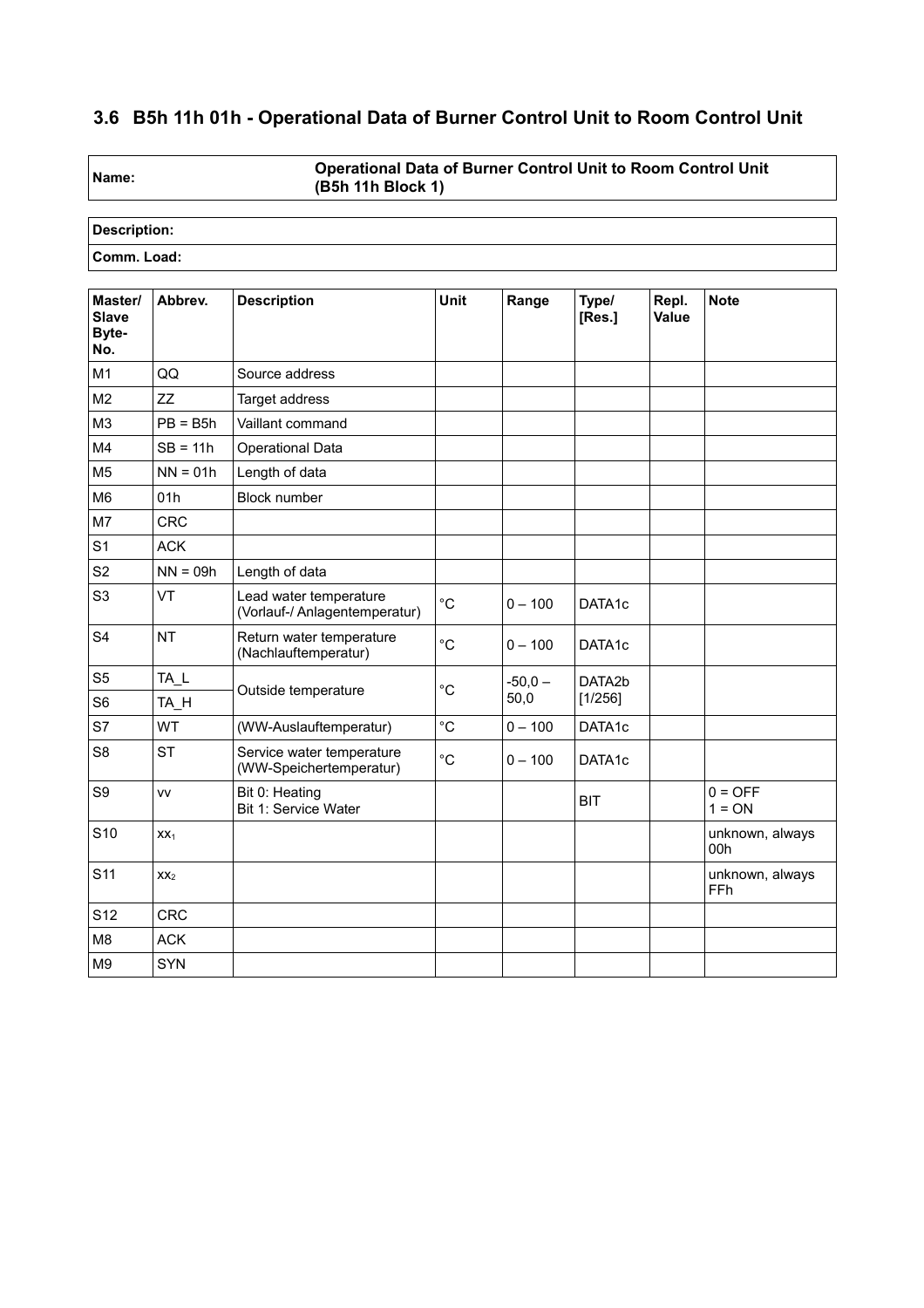# **3.7 B5h 11h 02h - Operational Data of Burner Control Unit to Room Control Unit**

**Name: Operational Data of Burner Control Unit to Room Control Unit (B5h 11h Block 2)**

| Master/<br><b>Slave</b><br>Byte-<br>No. | Abbrev.         | <b>Description</b>                  | <b>Unit</b> | Range     | Type/<br>[Res.] | Repl.<br><b>Value</b> | <b>Note</b>            |
|-----------------------------------------|-----------------|-------------------------------------|-------------|-----------|-----------------|-----------------------|------------------------|
| M1                                      | QQ              | Source address                      |             |           |                 |                       |                        |
| M <sub>2</sub>                          | ZZ              | Target address                      |             |           |                 |                       |                        |
| M <sub>3</sub>                          | $PB = B5h$      | Vaillant command                    |             |           |                 |                       |                        |
| M4                                      | $SB = 11h$      | <b>Operational Data</b>             |             |           |                 |                       |                        |
| M <sub>5</sub>                          | $NN = 01h$      | Length of data                      |             |           |                 |                       |                        |
| M <sub>6</sub>                          | 02h             | <b>Block number</b>                 |             |           |                 |                       |                        |
| M7                                      | <b>CRC</b>      |                                     |             |           |                 |                       |                        |
| S <sub>1</sub>                          | <b>ACK</b>      |                                     |             |           |                 |                       |                        |
| S <sub>2</sub>                          | $NN = 05h$      | Length of data                      |             |           |                 |                       |                        |
| S <sub>3</sub>                          | XX <sub>1</sub> |                                     |             |           |                 |                       | unknown, always<br>03h |
| S <sub>4</sub>                          | XX <sub>2</sub> |                                     |             |           |                 |                       | unknown, always<br>3Ch |
| S <sub>5</sub>                          | XX <sub>3</sub> |                                     |             |           |                 |                       | unknown, always<br>96h |
| S <sub>6</sub>                          | XX <sub>4</sub> |                                     |             |           |                 |                       | unknown, always<br>46h |
| S7                                      | <b>ST</b>       | Service water target<br>temperature | $^{\circ}C$ | $0 - 100$ | DATA1c          |                       |                        |
| S <sub>8</sub>                          | <b>CRC</b>      |                                     |             |           |                 |                       |                        |
| M <sub>8</sub>                          | <b>ACK</b>      |                                     |             |           |                 |                       |                        |
| M <sub>9</sub>                          | <b>SYN</b>      |                                     |             |           |                 |                       |                        |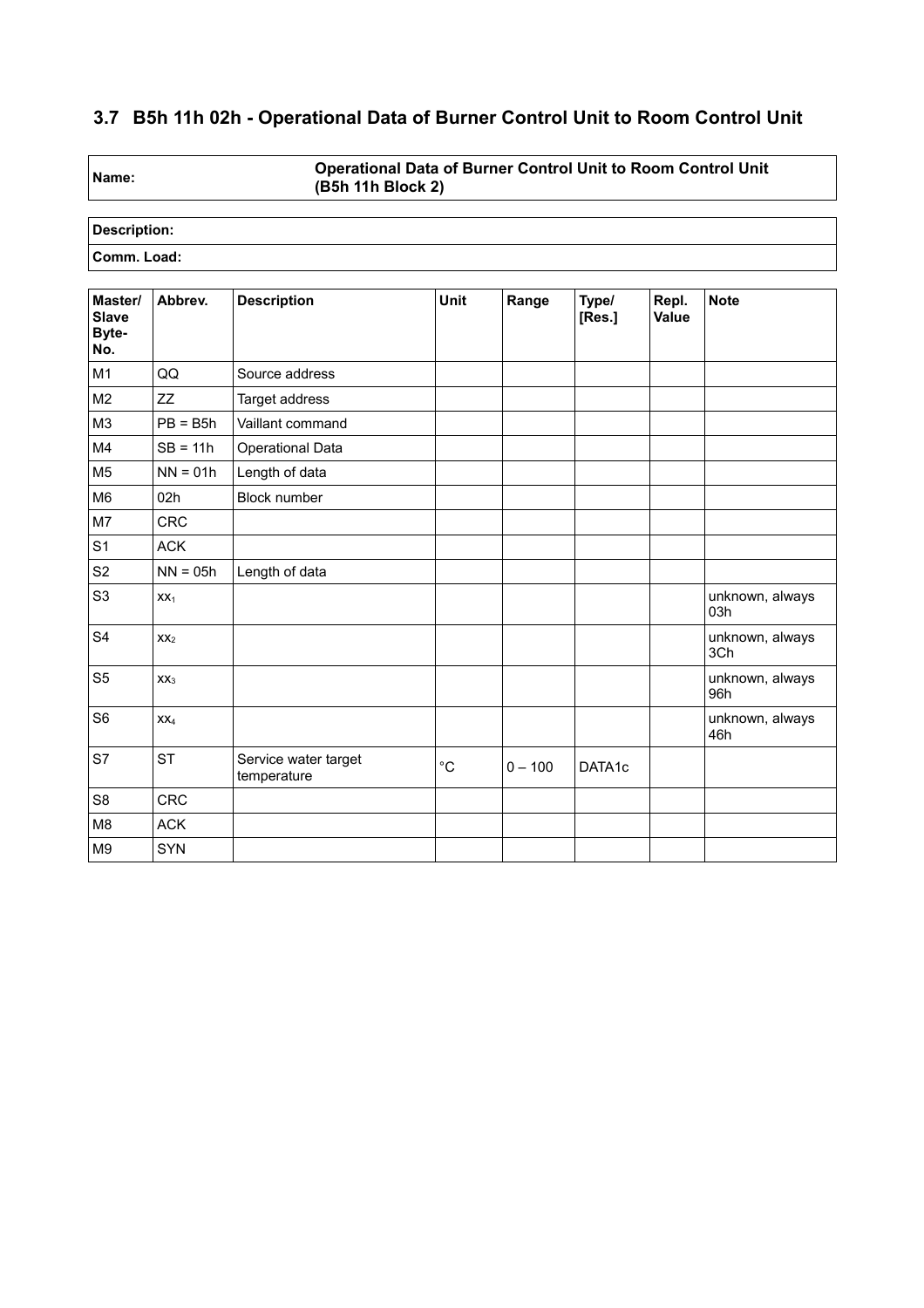# **3.8 B5h 12h - Unknown Command**

#### **Name: Unknow command [ping] (B5h 12h)**

**Description: Comm. Load:**

|                                         | Date/Time: |                          |             |       |                 |                       |             |  |  |
|-----------------------------------------|------------|--------------------------|-------------|-------|-----------------|-----------------------|-------------|--|--|
| Master/<br><b>Slave</b><br>Byte-<br>No. | Abbrev.    | <b>Description</b>       | <b>Unit</b> | Range | Type/<br>[Res.] | Repl.<br><b>Value</b> | <b>Note</b> |  |  |
| M <sub>1</sub>                          | QQ         | Source address           |             |       |                 |                       |             |  |  |
| M2                                      | ZZ         | Target address           |             |       |                 |                       |             |  |  |
| M3                                      | $PB = B5h$ | Vaillant command         |             |       |                 |                       |             |  |  |
| M4                                      | $SB = 12h$ | Unknown command [ping ?] |             |       |                 |                       |             |  |  |
| M <sub>5</sub>                          | $NN = 02h$ | Length of data           |             |       |                 |                       |             |  |  |
| M <sub>6</sub>                          | XX         | ?                        |             |       |                 |                       |             |  |  |
| M7                                      | уу         | ?                        |             |       |                 |                       |             |  |  |
| M8                                      | <b>CRC</b> |                          |             |       |                 |                       |             |  |  |
| S <sub>1</sub>                          | <b>ACK</b> |                          |             |       |                 |                       |             |  |  |
| S <sub>2</sub>                          | $NN = 00h$ | Length of data           |             |       |                 |                       |             |  |  |
| S <sub>3</sub>                          | <b>CRC</b> |                          |             |       |                 |                       |             |  |  |
| M <sub>9</sub>                          | <b>ACK</b> |                          |             |       |                 |                       |             |  |  |
| M10                                     | <b>SYN</b> |                          |             |       |                 |                       |             |  |  |

The following cases were observed:

- Heater Controller (Master 10h)  $\rightarrow$  Firing Automat 1 (Slave 08h):
- Firing Automat 1 (Master 03h)  $\rightarrow$  Pump 1 (Slave 64h):

 $xx = 00h$ ,  $yy = 00h$ <br> $xx = 00h$ ,  $yy = 64h$ xx = 02h, yy = 64h xx = 02h, yy = FEh

• Firing Automat 1 (Master 03h)  $\rightarrow$  PC/ Modem (Slave 05h):  $xx = 03h$ ,  $yy = 00h$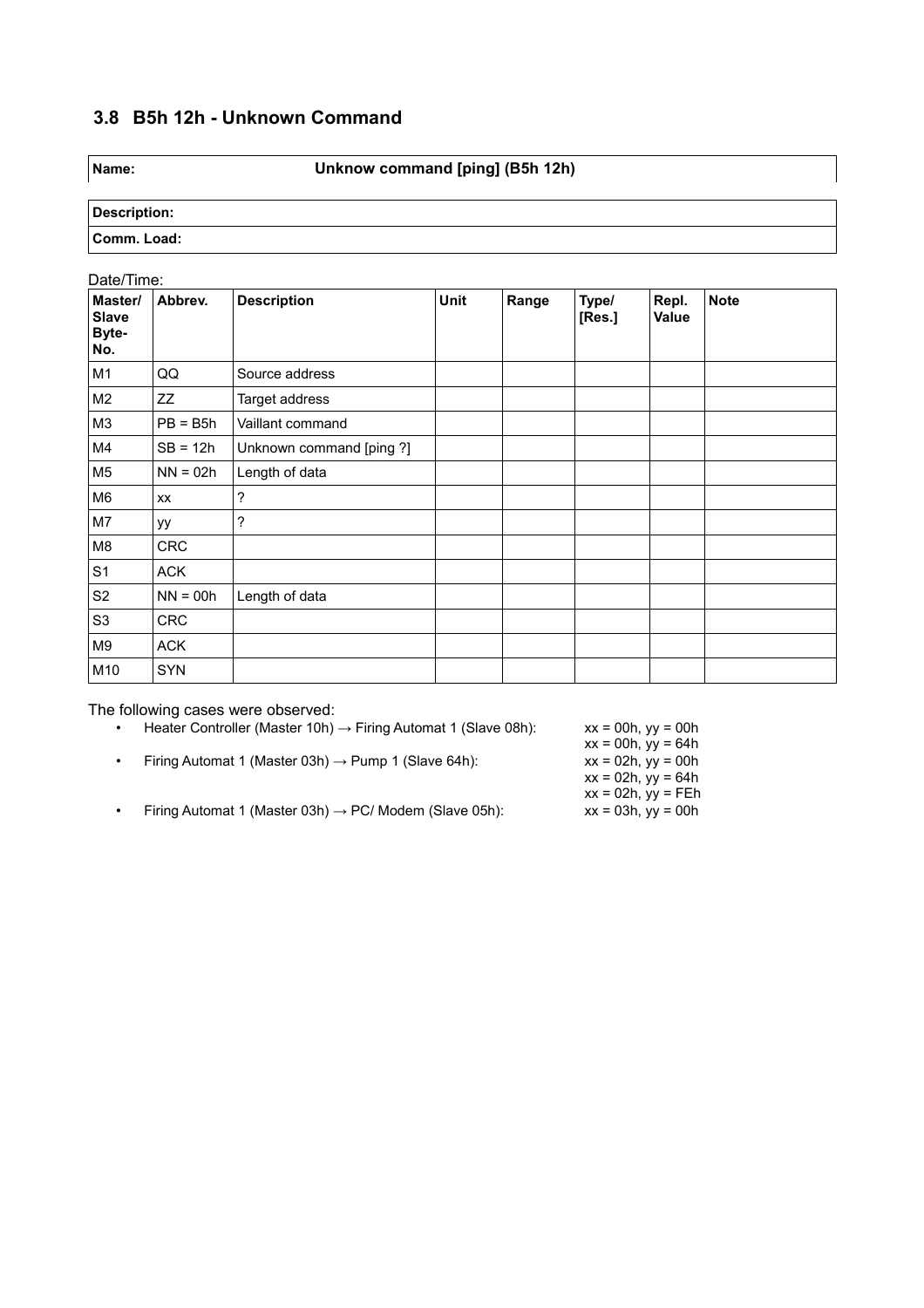# **3.9 B5h 16h 00h - Broadcast Service**

**Name: Broadcast Service (B5h 16h)**

| Date/Time:                              |            |                            |             |       |                 |                |                  |
|-----------------------------------------|------------|----------------------------|-------------|-------|-----------------|----------------|------------------|
| Master/<br><b>Slave</b><br>Byte-<br>No. | Abbrev.    | <b>Description</b>         | <b>Unit</b> | Range | Type/<br>[Res.] | Repl.<br>Value | <b>Note</b>      |
| M <sub>1</sub>                          | QQ         | Source address             |             |       |                 |                |                  |
| M <sub>2</sub>                          | $ZZ = FEh$ | Target address             |             |       |                 |                | <b>Broadcast</b> |
| M <sub>3</sub>                          | $PB = B5h$ | Vaillant command           |             |       |                 |                |                  |
| M4                                      | $SB = 16h$ | <b>Broadcast Service</b>   |             |       |                 |                |                  |
| M <sub>5</sub>                          | $NN = 08h$ | Length of data             |             |       |                 |                |                  |
| M <sub>6</sub>                          | 00h        | <b>Broadcast Date/Time</b> |             |       |                 |                |                  |
| M7                                      | SS         | Seconds                    | Sec         | 0.59  | <b>BCD</b>      |                |                  |
| M8                                      | min        | Minutes                    | Min         | 0.59  | <b>BCD</b>      |                |                  |
| M9                                      | hh         | Hours                      | Hour        | 0.59  | <b>BCD</b>      |                |                  |
| M10                                     | dd         | Day                        |             | 131   | <b>BCD</b>      |                |                  |
| M11                                     | mm         | Month                      |             | 1.12  | <b>BCD</b>      |                |                  |
| M12                                     | <b>ww</b>  | Weekday                    |             | 17    | <b>BCD</b>      |                |                  |
| M13                                     | уу         | Year                       |             | 0.99  | <b>BCD</b>      |                |                  |
| M14                                     | <b>CRC</b> |                            |             |       |                 |                |                  |
| M15                                     | SYN        |                            |             |       |                 |                |                  |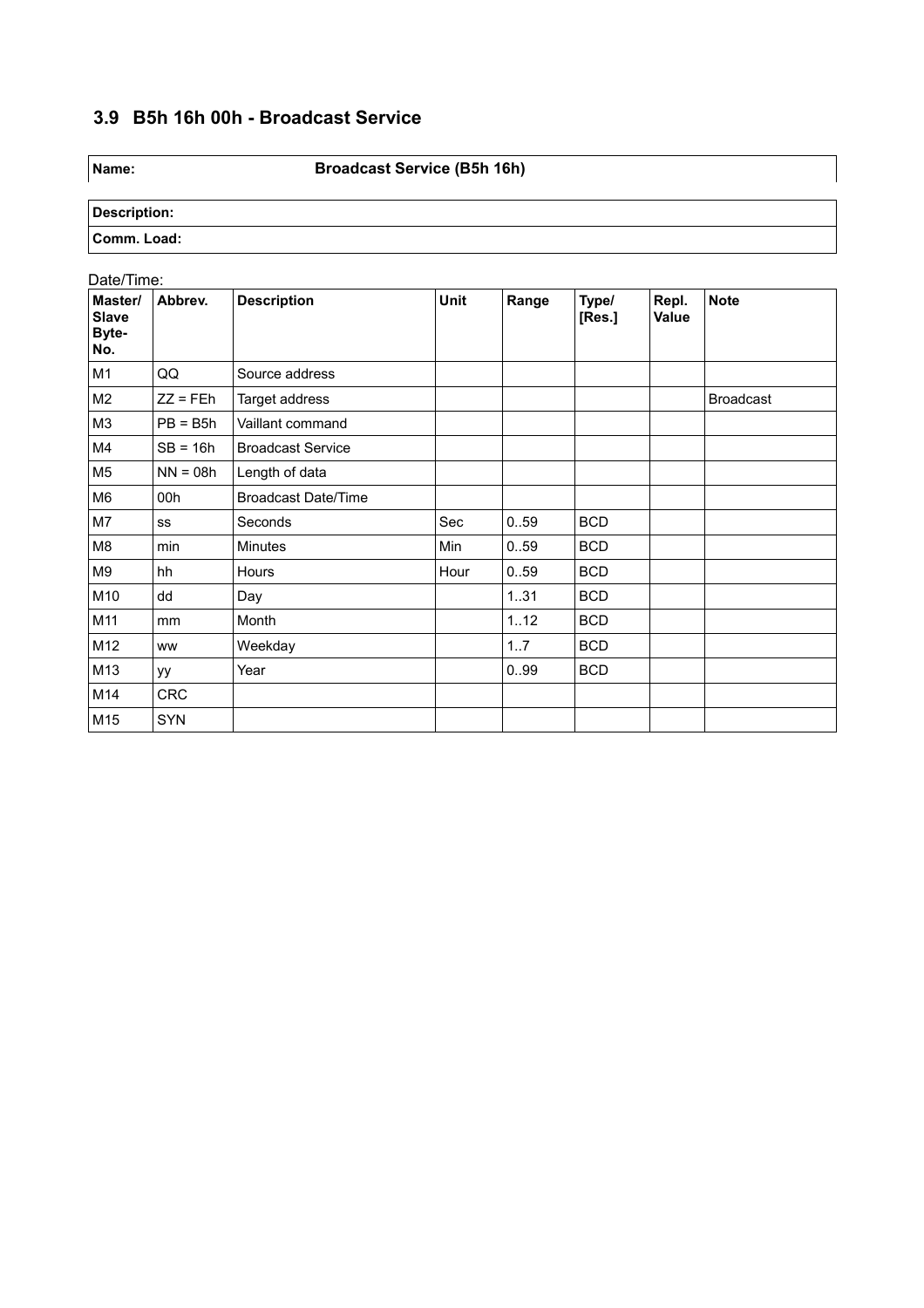# **3.10 B5h 16h 01h - Broadcast Service**

#### **Name: Broadcast Service (B5h 16h)**

| Description: |  |
|--------------|--|
| ⊺Comm. Load: |  |

#### Outside Temperature:

| Master/<br><b>Slave</b><br>Byte-<br>No. | Abbrev.    | <b>Description</b>            | Unit         | Range             | Type/<br>[Res.]   | Repl.<br>Value | <b>Note</b>      |
|-----------------------------------------|------------|-------------------------------|--------------|-------------------|-------------------|----------------|------------------|
| M <sub>1</sub>                          | QQ         | Source address                |              |                   |                   |                |                  |
| M2                                      | $ZZ = FEh$ | Target address                |              |                   |                   |                | <b>Broadcast</b> |
| M3                                      | $PB = B5h$ | Vaillant command              |              |                   |                   |                |                  |
| M4                                      | $SB = 16h$ | <b>Broadcast Service</b>      |              |                   |                   |                |                  |
| M5                                      | $NN = 03h$ | Length of data                |              |                   |                   |                |                  |
| M6                                      | 01h        | Broadcast outside temperature |              |                   |                   |                |                  |
| M7                                      | TA_L       |                               | $^{\circ}$ C | $-50,0 -$<br>50,0 | DATA2b<br>[1/256] |                |                  |
| M8                                      | TA_H       | Outside temperature           |              |                   |                   |                |                  |
| M14                                     | <b>CRC</b> |                               |              |                   |                   |                |                  |
| M15                                     | <b>SYN</b> |                               |              |                   |                   |                |                  |